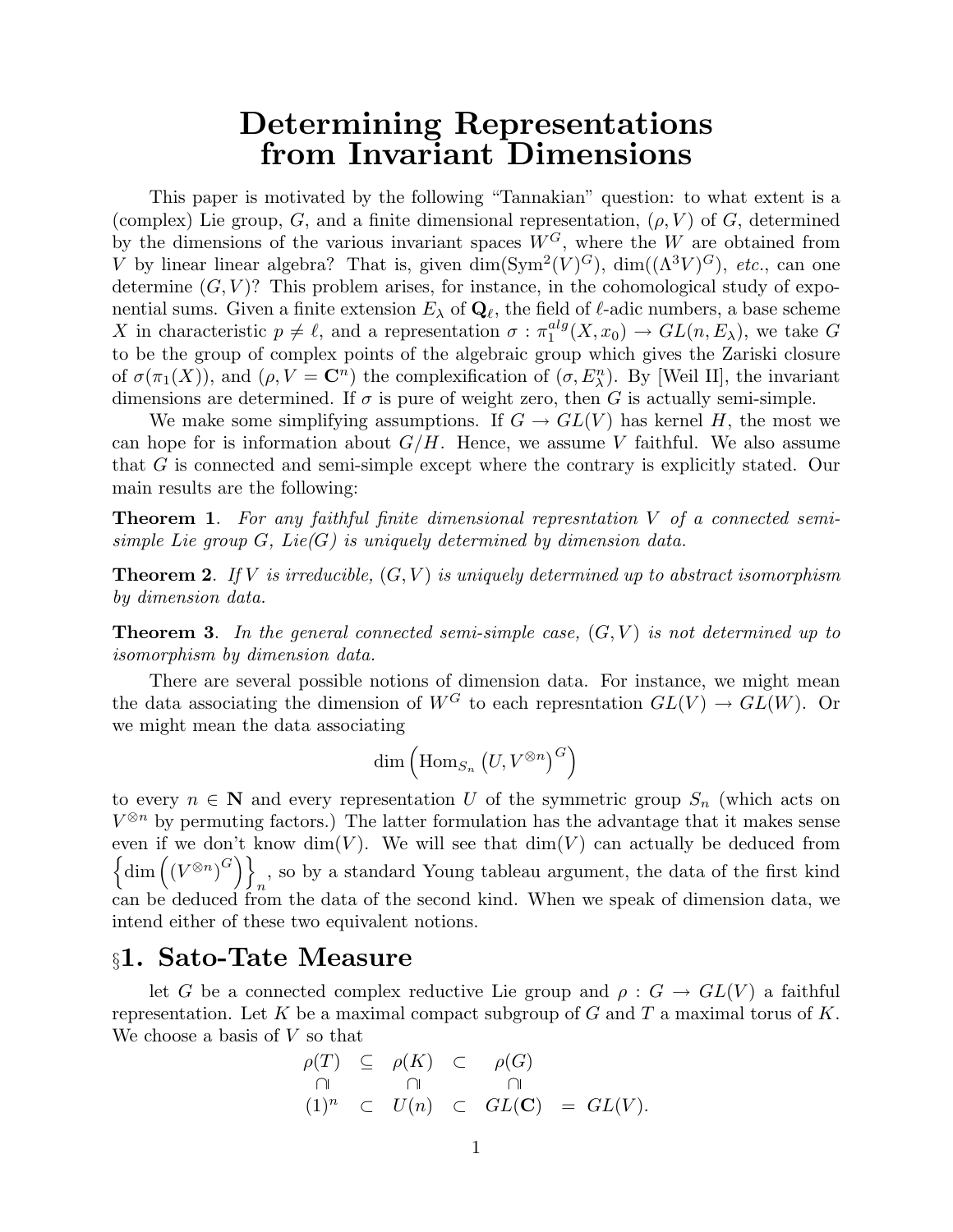Let  $X^{\natural}$  denote the space of conjugacy classes in X. Then we have the commutative diagram

$$
\begin{array}{ccc}\nK & \stackrel{\rho}{\longrightarrow} & U(n) \\
p_K \downarrow & & \downarrow p_U \\
K^{\natural} & \stackrel{\rho^{\natural}}{\longrightarrow} & U(n)^{\natural} \,, \\
\pi_T \uparrow & & \uparrow \pi_U \\
T & \stackrel{\rho_T}{\longrightarrow} & U(1)^n\n\end{array}
$$

where  $K^{\natural} \cong T / W$ ,  $U(n)^{\natural} \cong U(1)^n / S_n$ , and the maps  $\pi_t$ ,  $\pi_U$  are the quotient maps. Let dk denote Haar measure on K. Given a representation  $\sigma : GL(V) \to GL(W)$ ,

$$
\dim(W^G) = \dim(W^K) = \int_K tr(\sigma \rho(x)) dk = \int_{U(n)} tr(\sigma) \rho_* dk.
$$

By the Peter-Weyl theorem, the values of these integrals determine  $\rho_* d k$  and hence

$$
p_{U_*}\rho_* dk = \rho_*^{\natural} p_{K_*} dk.
$$

(If we restrict to tensor power representations  $W = V^{\otimes k}$ , by the Weierstrass approximation theorem  $tr_{\ast}\rho_{\ast}dk$  is determined, so  $d = \sup(\sup(tr_{\ast}\rho_{\ast}dk)$  is determined as well; see the introductory remarks on dimension data.) As  $\text{supp}(p_{K_*}dk) = K^{\natural} = T / W$ ,

$$
Y = \text{supp}(\pi_U^* \rho_*^{\natural} p_{K_*} dk) = \pi_U^{-1}(\rho^{\natural}(T/W)) = \bigcup_{\sigma \in S_n} \rho_T(T)^{\sigma}.
$$

Now  $\rho_T(T)$  is irreducible, so it is one of the irreducible components of Y. These components differ only by renumbering the coordinates of  $U(1)^n$ . We choose one such component and assume it is  $\rho_T(T)$ . As  $\rho$  is faithful, we can identify T with  $\rho_T(T)$ .

What we would like to know is the *Sato-Tate measure*  $p_{K_*} d_k$ . From this we could immediately deduce

$$
\pi^*_{T} p_{K_*} dk = \left( \prod_{\alpha \in \Phi} (1 - \alpha(t)) \right) dt = F_{\Phi}(t) dt,
$$

by the Weyl integration formula. Here  $\Phi$  denotes the roots of G, the non-zero characters in the restriction to  $T$  of the adjoint representation of  $K$ . By unique factorization of polynomials, this would give us  $\Phi$ . Unfortunately,  $\rho^{\sharp}$  is not always injective, even on the complement of a set of measure zero. The set of weights of  $V$  may have symmetries outside the Weyl group W, in which case  $\rho^{\natural}$  is generically many-one. This reflects the fact that symmetries are preserved by the operations of linear algebra, and that consequently, our dimension data bears only on a subcategory of  $\text{Rep}(K)$ . This is the central difficulty in proving theorems 1 and 2, and it makes possible the counter-examples of theorem 3.

What we do know is the measure

$$
\frac{1}{|W|}\pi_U^*\pi_{U_*}\rho_{T_*}F_{\Phi}(t)dt=\frac{1}{|W|}\pi_U^*\rho_*^\natural\pi_{T_*}F_{\Phi}(t)dt=\pi_U^*\rho_*^\natural p_{K_*}dk.
$$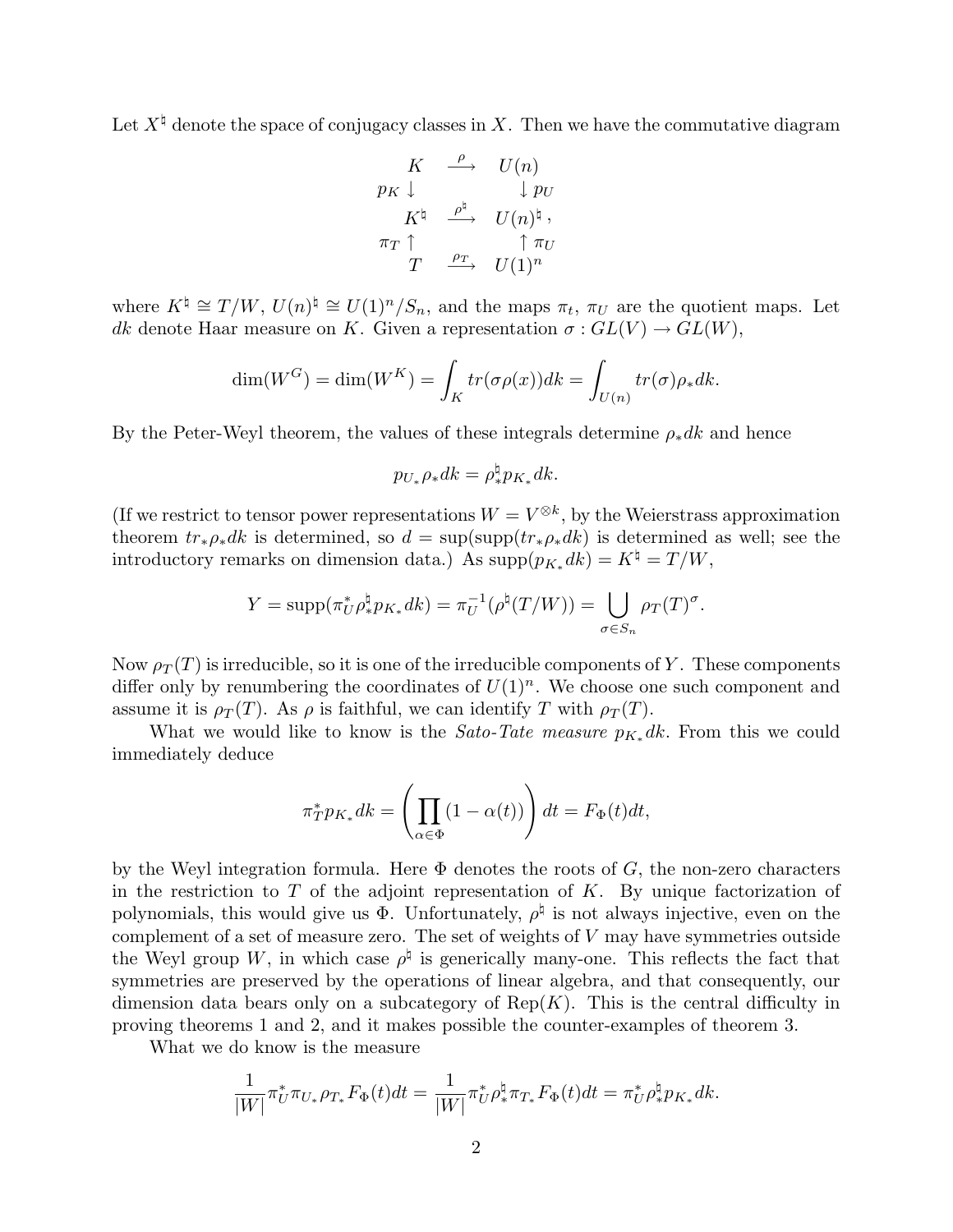Restricting to  $T = \rho_T(T)$ , we obtain

$$
\sum_{\sigma \in Stab_{S_n}T} \sigma^* F_{P}hi(t)dt.
$$
 (1)

We would like to understand which of the elements of  $S_n$ , acting on  $U(1)^n$ , fix T. A subtorus is determined by the characters which vanish on it, so we want to know which elements of  $S_n$  fix ker $(X(U(1)^n) \to X(T)) \subset \mathbb{Z}^n$ . If  $\chi_1, \ldots, \chi_n$  are the characters on T obtained by projection onto the  $U(1)$  factors, then  $\sigma$  lies in  $\text{Stab}_{S_n}T$  if and only if

$$
\sum_i a_i \chi_i = 0 \iff \sum_i a_i \chi_{\sigma(i)} = 0.
$$

In other words, the necessary and sufficient condition on  $\sigma$  is that, viewing  $\chi_i$  as elements of  $X(T) \otimes \mathbf{Q}$ , there exists  $g \in GL(X(T) \otimes \mathbf{Q}$  such that  $g(\chi_i) = \chi_{\sigma(i)}$ . The condition that  $\sigma$  act trivially on T is that  $g = 1$ . Therefore, if N is the order of the subgroup of  $\S_n$  which acts trivially on  $T$ , equation (1) becomes

$$
N\sum_{\gamma \in \Gamma} \gamma^* F_P h i(t) dt,\tag{2}
$$

where  $\rho_T$  is viewed as an element of the group ring  $\mathbf{Z}[X(T) \otimes \mathbf{Q}]$ , and  $\Gamma$  is the set of automorphisms of  $X(T) \otimes \mathbf{Q}$  which preserves it. Thus dimension data determines  $\rho_T$ , *i.e.* the set of weights of  $\rho$  with multiplicity, and the averaged Weyl product

$$
m_G = \frac{1}{N|\Gamma| \, |W|} \sum_{\gamma \in \Gamma} \sigma(F_P h i) \in \mathbf{Q}[X(T)].
$$

(Note that this expression is normalized so that the [0] coefficient is 1.) On the other hand, if  $(\rho', V')$  is any representation of K such that  $\Gamma' \supset \Gamma$ , then  $\dim(V'^K)$  equals the [0] coefficient in

$$
\frac{1}{|W|}F_Phi\rho'_T
$$

, or equivalently, by symmetry, the [0] coefficient in  $m_G \rho'_T$ . Therefore,  $(m_G, \rho_T)$  determines the dimension data.

**Proposition.**. If G is a connected torus and  $(\rho, V)$  a faithful representation, dimension data determines  $(\rho, V)$  uniquely.

**Proof.** As  $T = G$ ,  $\rho_T = \rho$  We have seen that dimension data determines  $\rho_T$ .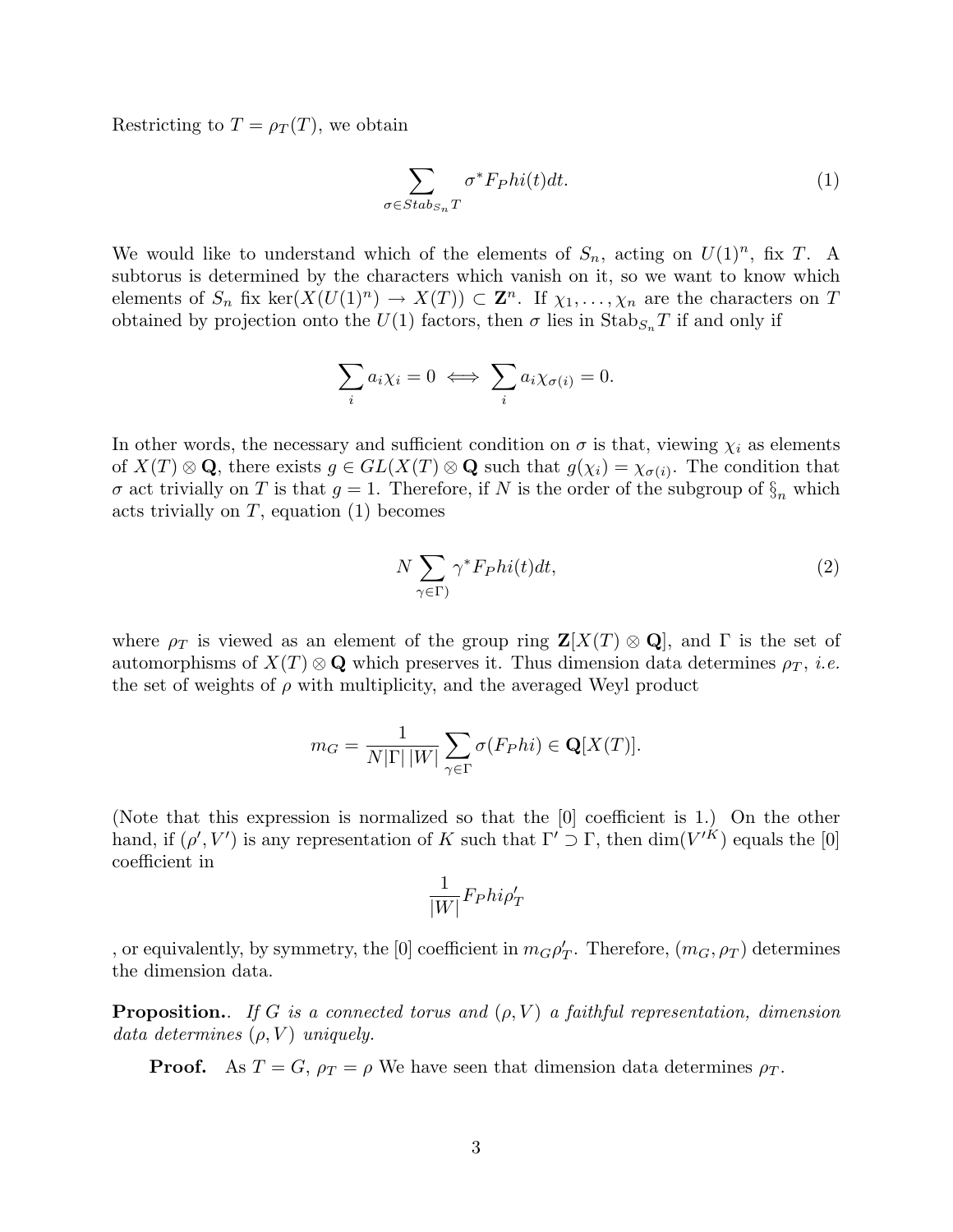### §2. A Root Argument

Let  $g$  be a complex semi-simple Lie algebra with Cartan subalgebra t. Let X be the Q-vector space spanned by the roots of  $(g, t)$ . We can view a finite dimensional representation V of **g** as a finite set S of elements  $s \in X$  taken with multiplicity  $m(s)$ . We define an inner product on  $X^*$  by setting

$$
(x_1^*, x_2^*) = \sum_{s \in S} m(s) x_1^*(s) x_2^*(s).
$$

We denote the dual inner product on  $X, \langle , \rangle$ . As long as V is faithful, S spans X and  $( , ),$ and hence  $\langle , \rangle$  is positive definite. As S is Weyl-invariant, so is  $\langle , \rangle$ . Thus  $\langle , \rangle$  restricts to a non-zero multiple of the Killing form on every simple factor of X.

The main theorem in this section is the following:

**Theorem 1'.**. Let X be a Q-vector space with a positive definite inner product  $\langle , \rangle$ . Let  $\Phi$  be a reduced root system in X with Weyl group W. Let  $\mathbf{Z}\Phi \subset X$  denote the root lattice, and

$$
\Lambda_{\Phi} = \left\{ \lambda \in X \; \middle| \; \frac{2\langle \lambda, \alpha \rangle}{\langle \alpha, \alpha \rangle} \in \mathbf{Z} \quad \forall \alpha \in \Phi \right\}
$$

the weight lattice. If  $\Lambda$  is a lattice such that  $\mathbf{Z}\Phi \subseteq \Lambda \subseteq \Lambda_{\Phi}$ , and  $\Gamma$  is a group of isometries of X such that  $W \subseteq \Gamma \subseteq Aut(\Lambda)$ , then  $\Phi$  is determined as an abstract root system by the 1-dimensional subspace  $\mathbf{Q}F \subset \mathbf{Q}[X]$ , where

$$
F = \sum_{\gamma \in \Gamma} \gamma(F_{\Phi}), \quad F_{\Phi} = \prod_{\alpha \in \Phi} (1 - [\alpha]).
$$

We observe that letting  $\Phi$  be the root system of **g** and  $X = \mathbf{Q}\Phi$  endowed with the inner product described above, Theorem 1' implies Theorem 1. The rest of this section is devoted to a proof of Theorem 1'. Root systems below will not necessarily be reduced.

**Definition.**. A short root in a root system  $\Phi$  is any root which is short in its irreducible component of  $\Phi$ . We denote the set of short roots  $\Phi^{\circ}$ .

**Lemma 1.** The set  $\Phi^{\circ}$  is a root system.

**Proof.** Every reflection  $\sigma \in W(\Phi)$  fixes all but one component,  $\Psi$  of  $\Phi$ . If  $\alpha \notin \Psi$ ,  $\sigma(\alpha) = \alpha$ . If  $\alpha \in \Psi$ ,  $\|\sigma(\alpha)\|^2 = \|\alpha\|^2$ , so  $\sigma(\alpha)$  is short in  $\Psi$  and hence in  $\Phi$ .

**Lemma 2.** if  $\Phi$  is root system,  $\Lambda$  a lattice such that  $\mathbf{Z}\Phi \subseteq \Lambda \subseteq \Lambda_{\Phi}$ , and  $\Gamma$  is a group of isometries such that  $W(\Phi) \subseteq \Gamma \subseteq Aut(\Lambda)$ , then  $\Gamma \Phi$  is a (not necessarily reduced) root system.

Proof. As Γ is contained in a compact (orthogonal) group and fixes a lattice, it is finite. Hence  $\Gamma\Phi$  is finite. As  $\Phi$  is a root system, it does not contin zero and it is closed under multiplication by  $-1$ . These properties are obviously inherited by ΓΦ. If  $\gamma \alpha \in \Gamma \Phi$ , the reflection in  $\gamma \alpha^{\perp}$  is

$$
S_{\gamma\alpha} = \gamma S_{\alpha} \gamma^{-1}.
$$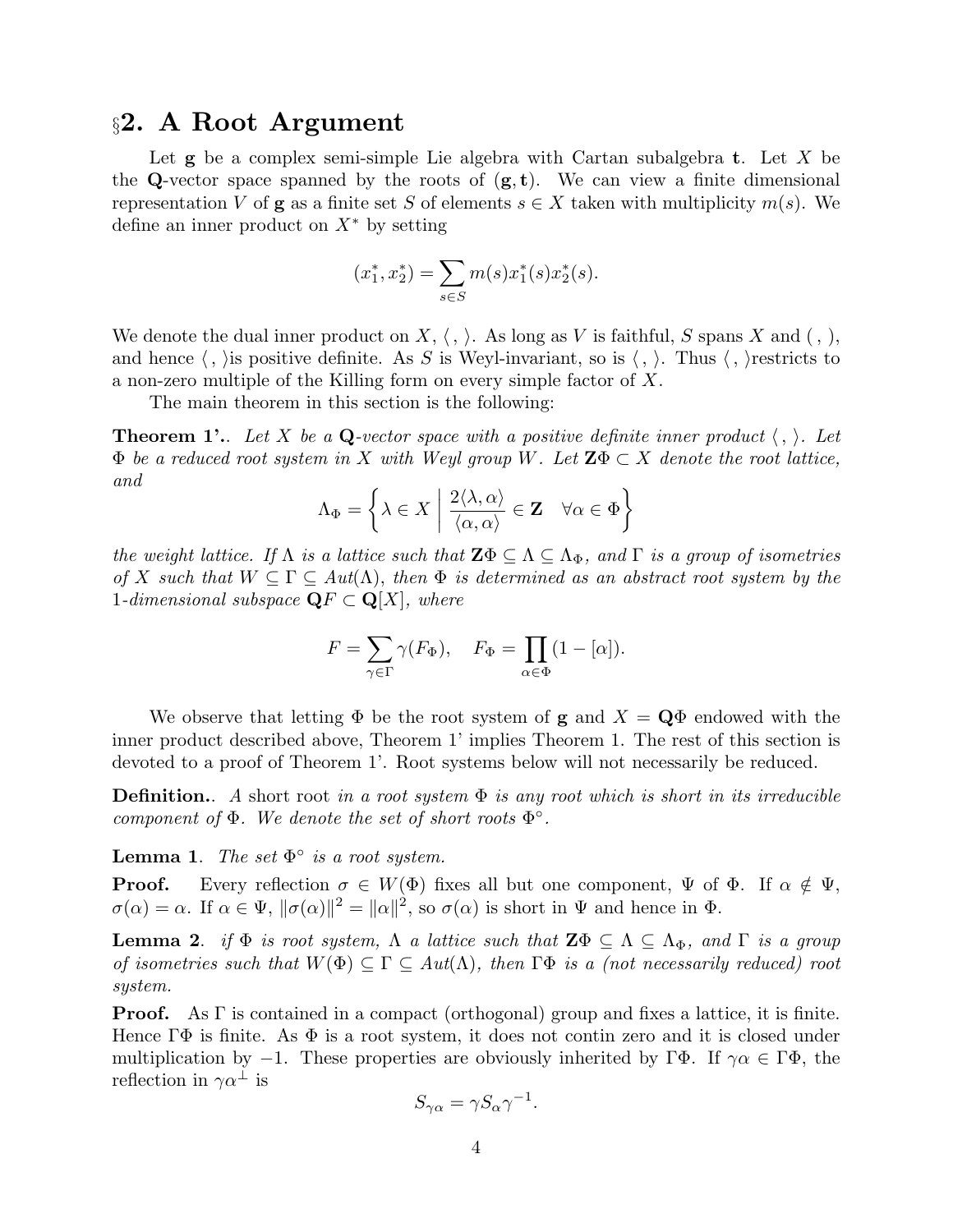As  $\Gamma \supseteq W(\Phi)$ ,  $\gamma$  and  $S_{\alpha}$  belong to  $\Gamma$ , so  $S_{\gamma\alpha} \in \Gamma$  fixes  $\Gamma\Phi$ . Finally, if  $\gamma_1\alpha_1, \gamma_2\alpha_2 \in \Gamma\Phi$ , then

$$
\frac{2\langle \gamma_1\alpha_1, \gamma_2\alpha_2 \rangle}{\|\gamma_1\alpha_1\|^2} = \frac{2\langle \alpha_1, \gamma_1^{-1}\gamma_2\alpha_2 \rangle}{\|\alpha_1\|^2} \in \mathbf{Z},
$$

since  $\gamma_1^{-1}$  $\overline{\gamma}_1^{-1} \gamma_2 \alpha_2 \in \Gamma \Phi \subset \Lambda \subseteq \Lambda_{\Phi}.$ 

**Lemma 3.** To prove Theorem 1', it suffices to prove it in the case that  $X$  is irreducible as Γ-module.

**Proof.** Let  $X_i$  be a Γ-submodule of X,  $\Lambda_i$  the projection of  $\Lambda$  on  $X_i$ , and  $\Gamma_i = \text{im}(\Gamma \to \Gamma_i)$  $GL(X_i)$ ). As  $\Gamma \supseteq W(\Phi)$ , irreducible Γ-modules are (orthogonal) direct sums of irreducible  $W(\Phi)$ -modules. The irreducible  $W(\Phi)$ -modules are spans of the irrudible components of the root system  $\Phi$ , so each  $X_i = \mathbf{Q}\Phi_i$  for some subroot systems  $\Phi_i$ , with  $\Phi = \sum_i \Phi_i$ . Obviously  $\Gamma_i \Lambda_i = \Lambda_i$ , and  $\Lambda_{\Phi} = \bigoplus \lambda_{\Phi_i}$  implies  $\Phi_i \subseteq \Lambda_i \subseteq \Lambda_{\Phi_i}$ . We project  $\mathbf{Q}[X]$  onto  $\mathbf{Q}[X_i]$  by mapping  $[x] \mapsto 0 \quad \forall x \in X \backslash X_i$ , the image of  $\gamma(F_{\Phi})$  is

$$
\frac{|W(\Phi)|}{|W(\Phi_i)|\gamma(F_{\Phi_i})|}\gamma(F_{\Phi_i}),
$$

so the image of  $F$  is

$$
F_i = \frac{W(\Phi)}{W(\Phi_i)} \sum_{\gamma \in \Gamma} \gamma(F_{\Phi_i}).
$$

All of these are determined by  $\Gamma$  and  $F$ . The Lie algebra of  $\Phi$  is just the direct sum of the Lie algebras of the  $\Phi_i$ , so to determine the former, it suffices to determine the latter.

Henceforth, X will always be assumed  $\Gamma$ -irreducible. This does not, of course, imply that  $\Phi$  is irreducible as a root system.

**Proposition.** Under the hypotheses of Theorem 1', F determines  $(T\Phi)^\circ$ . Proof. As

$$
F_{\Phi} = \left[ \prod_{\alpha \in \Phi^{+}} \left( \left[ -\frac{\alpha}{2} \right] - \left[ \frac{\alpha}{2} \right] \right) \right] \left[ \prod_{\alpha \in \Phi^{+}} \left( \left[ \frac{\alpha}{2} \right] - \left[ -\frac{\alpha}{2} \right] \right) \right]
$$
  
= 
$$
\left[ \sum_{w \in W} \text{sgn}(w) [-w\delta] \right] \left[ \sum_{w \in W} \text{sgn}(w) [w\delta] \right]
$$
  
= 
$$
\sum_{w' \in W} w' \left( \sum_{w \in W} \text{sgn}(w) [\delta - w\delta] \right),
$$

we have

$$
F = \sum_{\gamma \in \Gamma} \gamma(F_{\Phi}) = |W| \sum_{\gamma \in \Gamma} \gamma \left( \sum_{w \in W} \text{sgn}(w) [\delta - w \delta] \right).
$$

Now,

$$
\|\delta - w\delta\|^2 = 2\|\delta\|^2 - 2\langle \delta, w\delta \rangle = \langle 2\delta, \delta - w\delta \rangle,
$$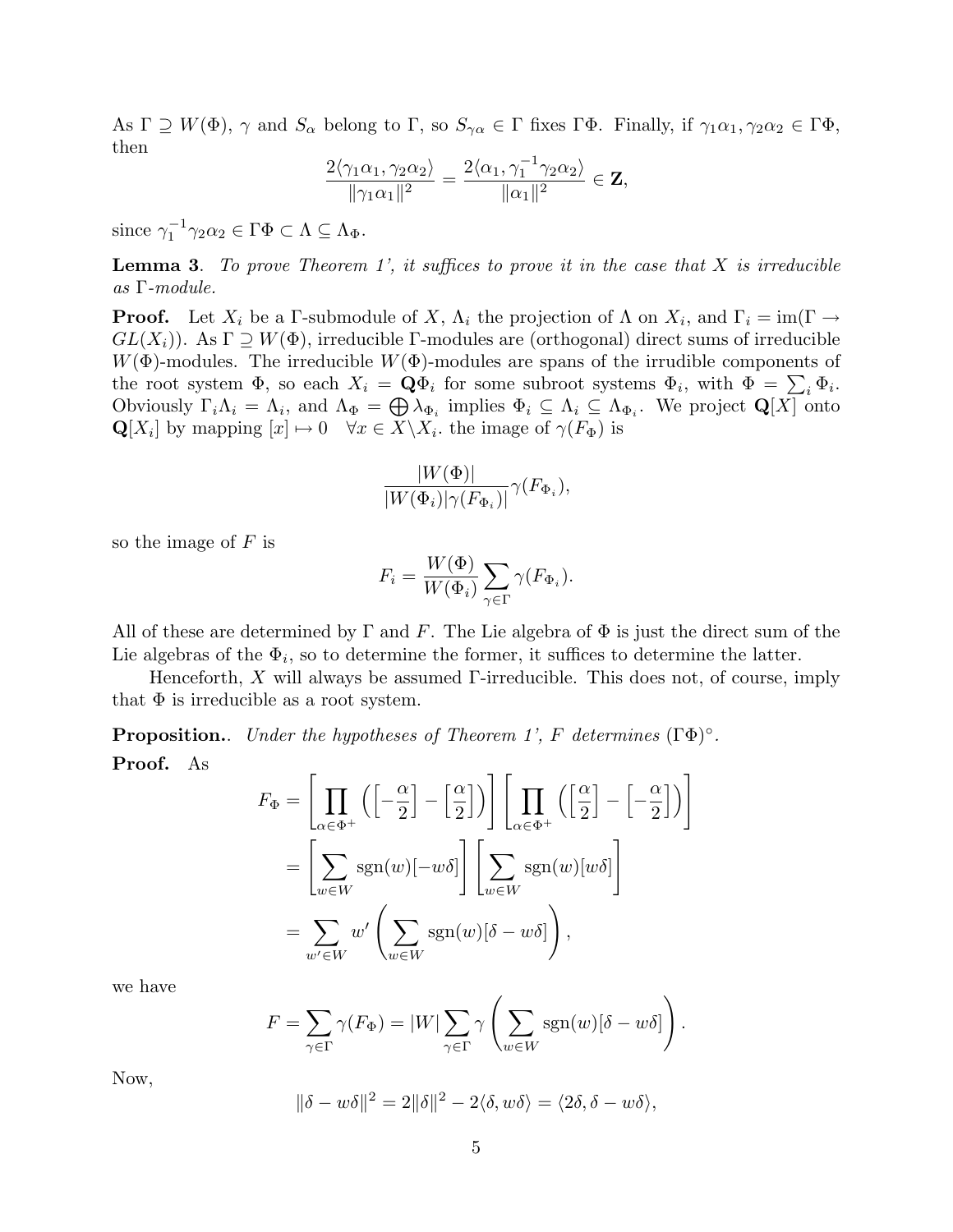and

$$
\delta - w\delta = \frac{1}{2} \sum_{\alpha \in \Phi^+} \alpha - \frac{1}{2} \sum_{\alpha \in \Phi^+} w\alpha = \sum_{\alpha \in \Phi^+ \cap w\Phi^-},
$$

so

$$
\|\delta-w\delta\|^2=\sum_{\Phi^+\cap w\Phi^-}2\langle\delta,\alpha\rangle.
$$

If  $\alpha = \sum r_i \alpha_i$ , where the  $\alpha_i$  are simple roots,

$$
2\langle \delta, \alpha \rangle = \sum_i r_i ||\alpha_i||^2.
$$

Thus, if  $w \neq 1$ ,

$$
\|\delta - w\delta\|^2 \ge \min_{\alpha \in \Phi} \|\alpha\|^2,
$$

with equality if and only if  $W = S_{\alpha}$ , and  $\alpha$  is a short simple root. As all occurrences of terms of length  $\min_{\alpha \in \Phi} ||\alpha||^2$  in  $F_{\Phi}$  (and therefore in F) have sign sgn( $S_{\alpha}$ ) = -1, there can be no cancellation. Therefore the terms of minimal non-zero length in  $F$  are precisely the  $[\Gamma \alpha]$ , where  $\gamma \in \Gamma$ , and  $\alpha$  is a root of minimal length in  $\Phi$ . All short roots in  $\Gamma \Phi$  are of this form since  $\Gamma \alpha$  spans X.

**Lemma 4.** Given a root system  $\Psi = \Psi^{\circ}$  and a group  $\Gamma$  such that  $W(\Psi) \subseteq \Gamma$ , there exists a unique root system  $\Psi^* \supseteq \Psi$  such that every root system  $\Omega$  with  $\Omega^{\circ} = \Psi$  and  $W(\Omega) \subseteq \Gamma$ is contained in Ψ<sup>∗</sup> .

**Proof.** Consider the set S of root systems  $\Omega$  in X with  $\Omega^{\circ} = \Psi$  and  $W(\Psi) \subset \Gamma$ . Since  $\Psi$  is an element, S is non-empty. We know (for instance by classification) that the short roots always generate the whole root lattice, and this, together with the fact that no root can be more than twice as long as the short roots, means that  $\Omega$  is contained in a fixed finite set. Thus S is finite, and it suffices to prove that for any  $\Omega_1, \Omega_2 \in S$  there exists a root system  $\Omega_3 \in S$  containing both. We let  $W_{12}$  denote the subgroup of  $\Gamma$  generated by  $W(\Omega_1)$  and  $W(\Omega_2)$ . We set  $\Omega_3 = W_{12}(\Omega_1 \cup \Omega_2)$ . Given  $\gamma \in W_{12}$ ,  $\alpha \in \Omega_1 \cup \Omega_2$ ,

$$
S_{\gamma\alpha} = \gamma \S_\alpha \gamma^{-1} \in W_{12}.
$$

The root lattices generated by  $\Psi$ ,  $\Omega_1$ , and  $\Omega_2$  all coincide, and  $W_{12}$  preserves this lattice. Therefore,  $\Omega_3$  satisfies the integrality condition for root systems. The Weyl group of  $\Omega_3$  is generated by the reflection  $S_{\gamma\alpha}$ , so it is just  $W_{12} \subseteq \Gamma$ .

Let  $\Psi = ((\Gamma \Phi)^{\circ})^*$ . We have just seen that under the hypotheses of Theorem 1', we can construct  $\Psi$ . Moreover,  $\Psi \supseteq \Phi$ , and  $W(\Psi) \subseteq \Gamma$ . As  $\Gamma$  is the unique maximal element in the set S of root systems with  $\Omega^{\circ} = \Gamma \Phi$  and  $W(\Omega) \subseteq \Gamma$ , it must be stable by  $\Gamma$ . Therefore,  $\Gamma \subseteq \text{Aut}(\Psi)$ , and  $\Psi$  is isotypic. We will write it  $m\Psi$ .

If  $\Psi$  is of type  $B_r$ ,  $C_r$ , or  $D_r$ , it embeds canonically in  $\bar{\Psi}' = BC_r$ , and we replace  $\Psi$ in these cases by  $mBC_r$ . Note that in the case that  $\bar{\Psi} = D_r$ ,  $W(\bar{\Psi}')$  is larger than  $W(\bar{\Psi})$ , so we can no longer assume that  $\Gamma \supseteq W(\Psi)$ . In the case  $r = 2$ , we cannot distinguish the root systems  $B_2$  and  $C_2$ , and we choose arbitrarily, one of the two canonical embeddings of  $\Psi$  into  $mBC_2$ . In any case, we can construct from the data of Theorem 1' an isotypic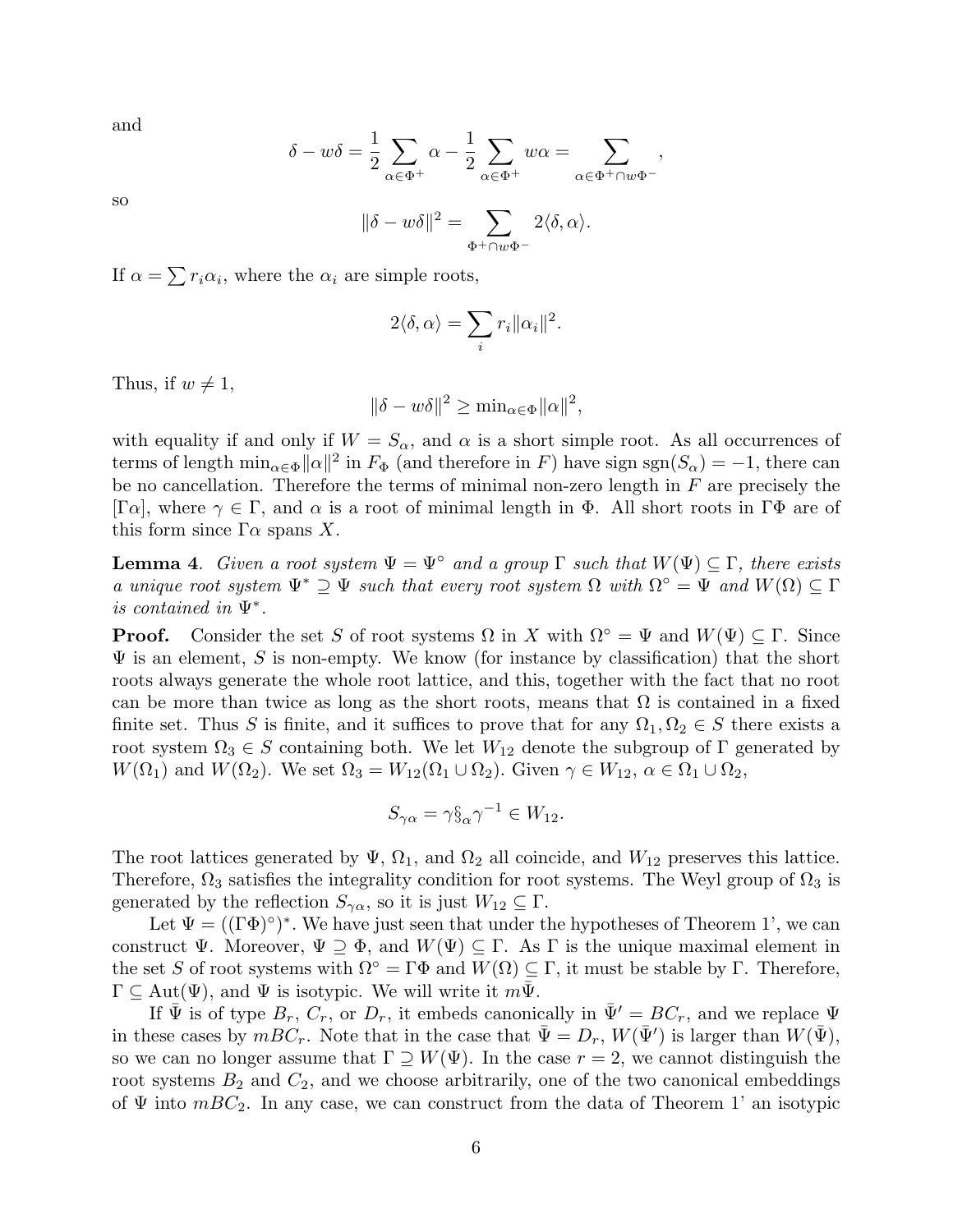root system  $\Psi = m\overline{\Psi}$  which contains the root system  $\Phi$ , and  $\overline{\Phi}$  can be taken to be of type A, BC, E, F, or G. Moreover, the ranks of  $\Phi$  and  $\Psi$  coincide. Each factor  $\Psi$  contains a (not necessarily irreducible) factor of  $\Phi$ , which must have rank equal to the rank of  $\Psi$ .

**Proposition.** The following list gives for each simple  $\Psi$  a complete list of reduced root subsystems  $\Phi$  of equal rank:

$$
A_r: A_r.\nBC_r: \sum_{G_6} B_{b_i} + \sum_{G_6} C_{c_i} + \sum_{G_4} D_{d_i} \quad (\sum b_i + \sum c_i + \sum d_i = r.)\nE_6: E_6, A_5 + A_1, 3A_2.\nE_7: E_7, D_6 + A_1, A_5 + A_2, 2A_3 + A_1, A_7, D_4 + 3A_1, 7A_1.\nE_8: E_8, A_8, D_8, A_7 + A_1, A_5 + A_2 + A_1, 2A_4, 4A_2, A_2 + E_6, A_1 + E_7, D_6 + 2A_1, D_5 + A_3, 2D_4, D_4 + 4A_1, 2A_3 + 2A_1, 8A_1.\nF_4: F_4, B_4, D_4^{\ell}, B_3 + A_1^s, A_3^{\ell} + A_1^s, C_4, D_4^s, C_3 + A_1^{\ell}, A_3^s + A_1^{\ell}, B_2, B_2 + 2A_1^{\ell}, B_2 + 2A_1^s, 4A_1^{\ell},\n2A_1^{\ell} + 2A_1^s, A_1^s.
$$

$$
G_2: \quad G_2, A_2^{\ell}, A_2^s, A_1^{\ell} + a_1^s.
$$

Here the superscripts  $\ell$  and s denote long and short embeddings respectively. Moreover, we adopt the convention that  $D_3 = A_3$ ,  $B_1 = A_1^s$ ,  $C_1 = A_1^{\ell}$ , and  $D_2 = A_1 + A_1$  with its canonical embedding in  $BC_2$ .

**Proof.** If  $\Psi = A_r$ , and  $e_i - e_j$ ,  $e_j - e_k \in \Phi$ , then by reflection  $e_k - e_i \in \Phi$ . Therefore, the relation  $i \sim j$  if  $i = j$  or  $e_i - e_j \in \Phi$  is an equivalence relation. If the equivalence classes have order  $r_1, \ldots, r_k$ , then  $\Phi = \sum_i A_{r_i}$ , and

$$
rank(\Phi) = \sum (r_i - 1) = r + 1 - k < r = rank(\Psi)
$$

unless  $k = 1$ . In this case,  $\Phi = \Psi$ .

If  $\Psi = BC_r$ , we define  $i \sim j$  if and only if  $i = j$ ,  $e_i - e_j \in \Phi$ , or  $e_i + e_j \in \Phi$ . This is an equivalence relation. Let  $S$  be an equivalence class for this relation. Then the roots

$$
\{e_i, 2e_i, \pm e_i \pm e_j | i, j \in S\}
$$

form a root system  $\Phi_S$  which is a factor of  $\Phi$ . Since rank $(\Phi) = r$ , rank $(\Phi_S) = |S|$ . Changing the signs and indices of  $e_i$  if necessary, we may assume that  $e_1 - e_2, \ldots, e_{|S|-1} - e_{|S|} \in \Phi_S$ . Therefore  $\Phi_S$  contains  $A_{|S|-1}$ . As rank $(\Phi_S) = |S|$ , some  $e_i$ ,  $2e_i$  or  $e_i + e_j$  must belong to  $\Phi_S$ . In the first case  $\Phi_S = B_{|S|}$ , in the second,  $\Phi_S = C_{|S|}$ , and in the third,  $\Phi_S = D_{|S|}$ . If  $\Psi = E_r$ , all the roots of  $\Psi$  have equal length. Thus,  $\alpha, \beta, \alpha + \beta \in \Psi$  implies

$$
\|\alpha\|^2 = \|\beta\|^2 = \|\alpha + \beta\|^2; \quad \langle \alpha, \beta \rangle = \frac{-\|\alpha\|^2}{2}.
$$

Therefore if  $\alpha, \beta \in \Phi$ ,

$$
-S_{\alpha}(\beta) = \beta - \frac{2\langle \alpha, \beta \rangle}{\|\alpha\|^2} = \alpha + \beta \in \Phi.
$$

Hence, root subsystems of  $\Psi$  correspond to Lie subalgebras. The entries listed above are taken directly from [D], Table 10.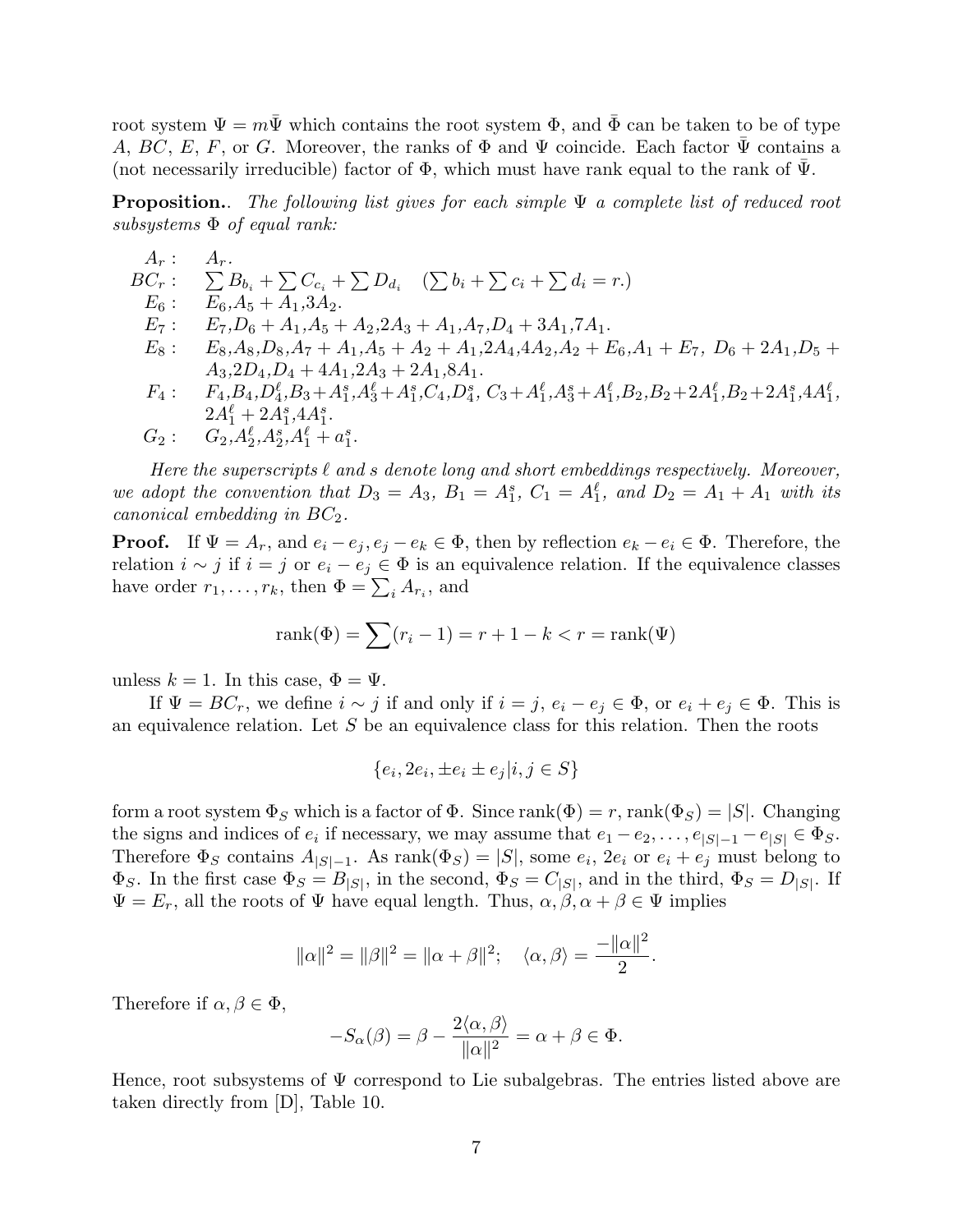The root system  $F_4$  has no angles of  $\frac{\pi}{3}$ , so the only simple root subsystems it has are  $B_2 = C_2$ ,  $B_3$ ,  $C_3$ ,  $B_4$ ,  $C_4$ ,  $F_4$ , which have unique embeddings (up to conjugation), and  $A_1, D_3, D_4$ , which have two embedding each, one long and one short. Suppose  $\Phi$  cannot be realized as a subsystem of  $B_4 \subset F_4$ . This means that  $\Phi$  contains two short roots  $\alpha$  and β such that  $\alpha \neq \pm \beta$  and  $\alpha$  and β are non-orthogonal. In other words Φ has a factor of  $C_3, C_4, D_3, \text{ or } D_4.$  We see that  $C_3^{\perp}, D_3^{s^{\perp}}$  $s^{\perp}_{3}$ , and  $D_{3}^{\ell^{\perp}}$  $\int_3^{\ell^+}$  contain long, long, and short vectors in  $\Phi$ , respectively. Thus,

$$
\Phi \in \{F_4, C_4, D_4^s, D_4^\ell, C_3 + A_1^\ell, D_3^s + A_1^\ell, D_3^\ell + a_1^s\}.
$$

Suppose, on the other hand that  $\Phi \subseteq B_4$ . We know that  $B_4 \subset BC_4$ , so  $\Phi$  is a subset of  $BC_4$  without any roots of longest length. (Note that  $BC_4$  has roots of three different lengths, so  $\Phi$  may still contain "long" roots. We have already enumerated the subsystems of  $BC_4$ . The ones that lie in  $B_4$  are

$$
{B_4, D_4^{\ell}, B_3 + A_1^s, D_3^{\ell}ll + a_1^s, 2B_2, B_2 + D_2, 2D_2, B_2 + 2A_1^s, D_2 + 2A_1^s, 4A_1^s}.
$$

In this context,  $D_2 = 2A_1^{\ell}$ . This confirms the list given above.

The case  $\Psi = G_2$  is trivial.

Given a pair of root systems  $\Psi_1, \Psi_2$ , we write

$$
F_{\Psi_1,\Psi_2} = \sum_{\gamma \in \text{Aut}(\Psi_2)} \gamma(F_{\Psi_1}).
$$

Writing our original root system  $\Phi = \sum_{i=1}^{m} \Phi_i$ , where  $\Phi_i \subseteq \bar{\Psi}$ , the vector space

$$
\mathbf{Q} \sum_{\gamma \in \text{Aut}(\Psi)} \gamma(F) = \mathbf{Q} F_{\Phi,\Psi} = \mathbf{Q} \sum_{\sigma \in S_m} \sigma \left( \bigotimes_{i=1}^m \left( F_{\Phi_i, \bar{\Psi}} \right) \right)
$$

can be computed from the data of Theorem 1'. We write  $X = \bigoplus_{i=1}^{m} \bar{X}$ , where  $\bar{X} = \mathbf{Q}\bar{\Psi}$ , and view  $F_{\Phi_i,\bar{\Psi}}$  as an element of the  $i^th$  copy of  $\mathbf{Q}[\bar{X}]$  in  $\mathbf{Q}[X] = \mathbf{\tilde{\otimes}}_{i=1}^{m} \mathbf{Q}[\bar{X}]$ ; the group  $S_m$  acts by permuting the factors of  $\mathbf{Q}[X]$ . If all the possible equal-rank root subsystems  $\Omega \subseteq \Psi$  have linearly independent  $F_{\Omega,\bar{\Psi}}$ , then  $\mathbf{Q}F_{\Phi,\Psi}$  determines the multiplicity with which each factor occurs as  $\Phi_i$ . Indeed, setting  $Z = \text{Span}(F_{\Omega,\bar{\Psi}})$ ,  $F_{\Phi,\Psi}$  is a monomial in the polynomial algebra

$$
\text{Sym}^m(Z) \subset \text{Sym}^m(\mathbf{Q}[\bar{X}]) \subset \mathbf{Q}[\bar{X}]^{\otimes m} = \mathbf{Q}[X],
$$

and monomials with different m-tuples of exponents are linearly independent.

**Lemma 5.** For  $\bar{\Psi} \in \{A_r, E_r, F_4, G_2\}$ , the different  $F_{\Omega, \Psi_0}$  are linearly independent. **Proof.** The case  $\bar{\Psi} = A_n$  is trivial. For E, F, and G, we enumerate the values of  $||\lambda||^2$ , where  $\lambda$  is the longest vector appearing in  $F_{\Omega,\bar{\Psi}}$ .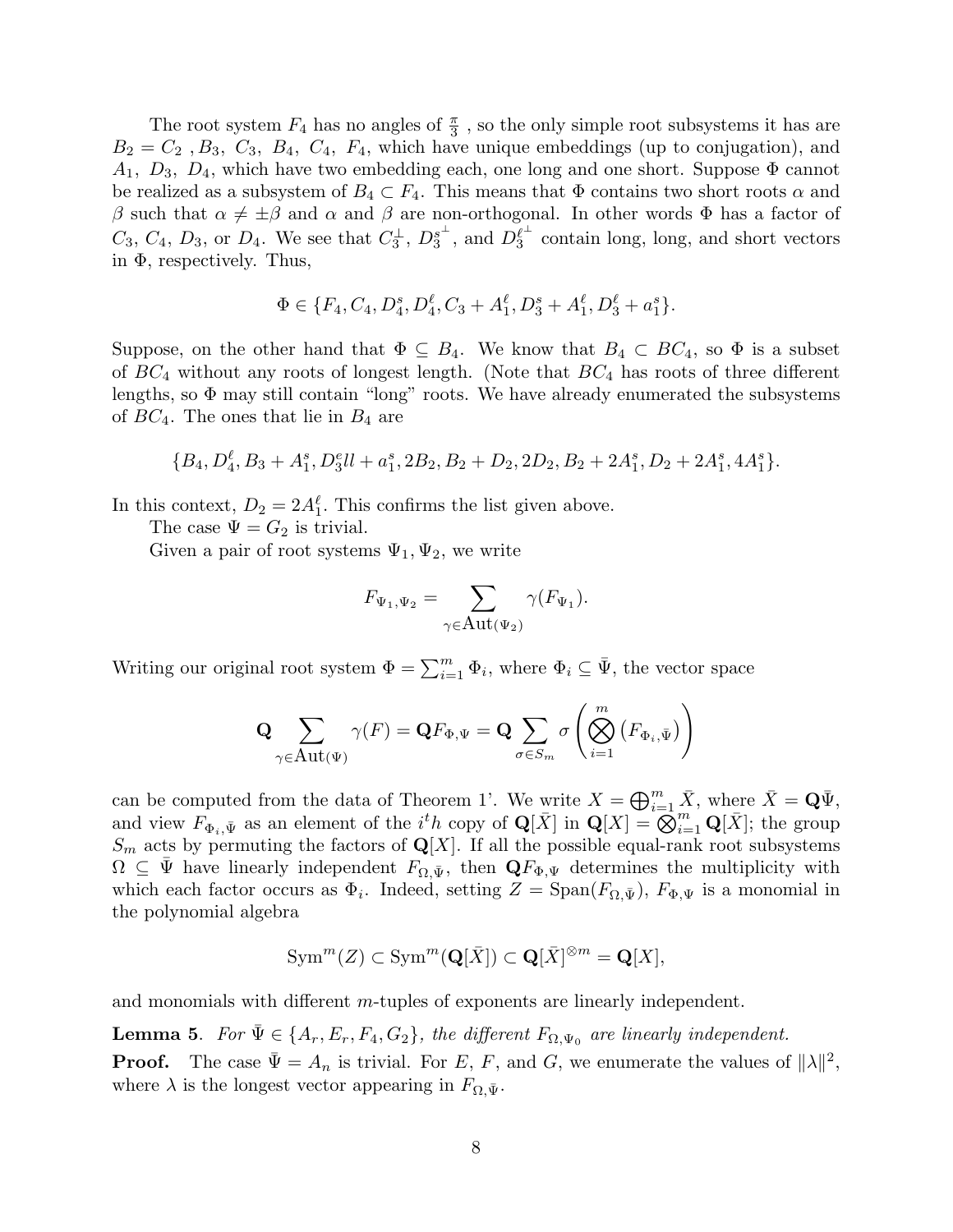| $\bar{\Psi}$     | $\Omega$                 | $\ \lambda\ ^2$ |
|------------------|--------------------------|-----------------|
| $E_6$            | $E_6$                    | 312             |
| $E_6$            | $A_5 + A_1$              | $72\,$          |
| $E_6$            | $3A_2$                   | 24              |
| $E_7$            | $E_7$                    | 789             |
| $E_7$            | $D_6 + A_1$              | 222             |
| $E_7$            | $A_7$                    | 168             |
| $E_7$            | $A_5 + A_2$              | 78              |
| $E_7$            | $D_4 + 3A_1$             | 62              |
| $E_7$            | $2A_3 + A_1$             | $42\,$          |
| $E_7$            | $7A_1$                   | 14              |
| $E_8$            | $E_8$                    | 2480            |
| $E_8$            | $E_7 + A_1$              | 800             |
| $E_8$            | $D_8$                    | 560             |
| $E_8$            | $E_6 + A_2$              | 320             |
| $E_8$            | $A_8$                    | 240             |
| $E_8$            | $D_6 + 2A_1$             | 224             |
| $E_8$            | $A_7 + A_1$              | 170             |
| $E_8$            | $D_5 + A_3$              | 140             |
| $E_8$            | $2D_4$                   | 112             |
| $E_8$            | $A_5 + A_2 + A_1$        | 80              |
| $E_8$            | $2A_4$                   | 80              |
| $E_8\,$          | $D_4 + 4A_1$             | 64<br>44        |
| $E_{8}$<br>$E_8$ | $2A_3 + 2A_1$<br>$4A_2$  | 32              |
| $E_8$            | $8A_1$                   | 16              |
|                  |                          |                 |
| $F_4$            | $F_4$                    | 156             |
| $F_4$            | $C_4$                    | 120             |
| $F_4$            | $\mathcal{B}_4$          | 84              |
| $F_4$            | $C_3 + A_1^{\ell}$       | $58\,$          |
| $F_4$            | $D_4^{\ell}$             | 56              |
| $F_4$            | $B_3 + A_1^s$            | 36              |
| $F_4$            | $D_4^s$                  | 28              |
| $F_4$            | $D_3^{\ell} + A_1^{s}$   | 21              |
| $F_4$            | $2B_2$                   | <b>20</b>       |
| $F_4$            | $B_2 + 2A_1^{\ell}$      | 14              |
| $F_4$            | $D_3^s + A_1^{\ell}$     | 12              |
| $F_4$            | $B_2 + 2A_1^s$           | 12              |
| $F_4$            | $4A_1^{\ell}$            | $8\,$           |
| $F_4$            | $2A_1^{\ell} + 2A_1^{s}$ | $\,6$           |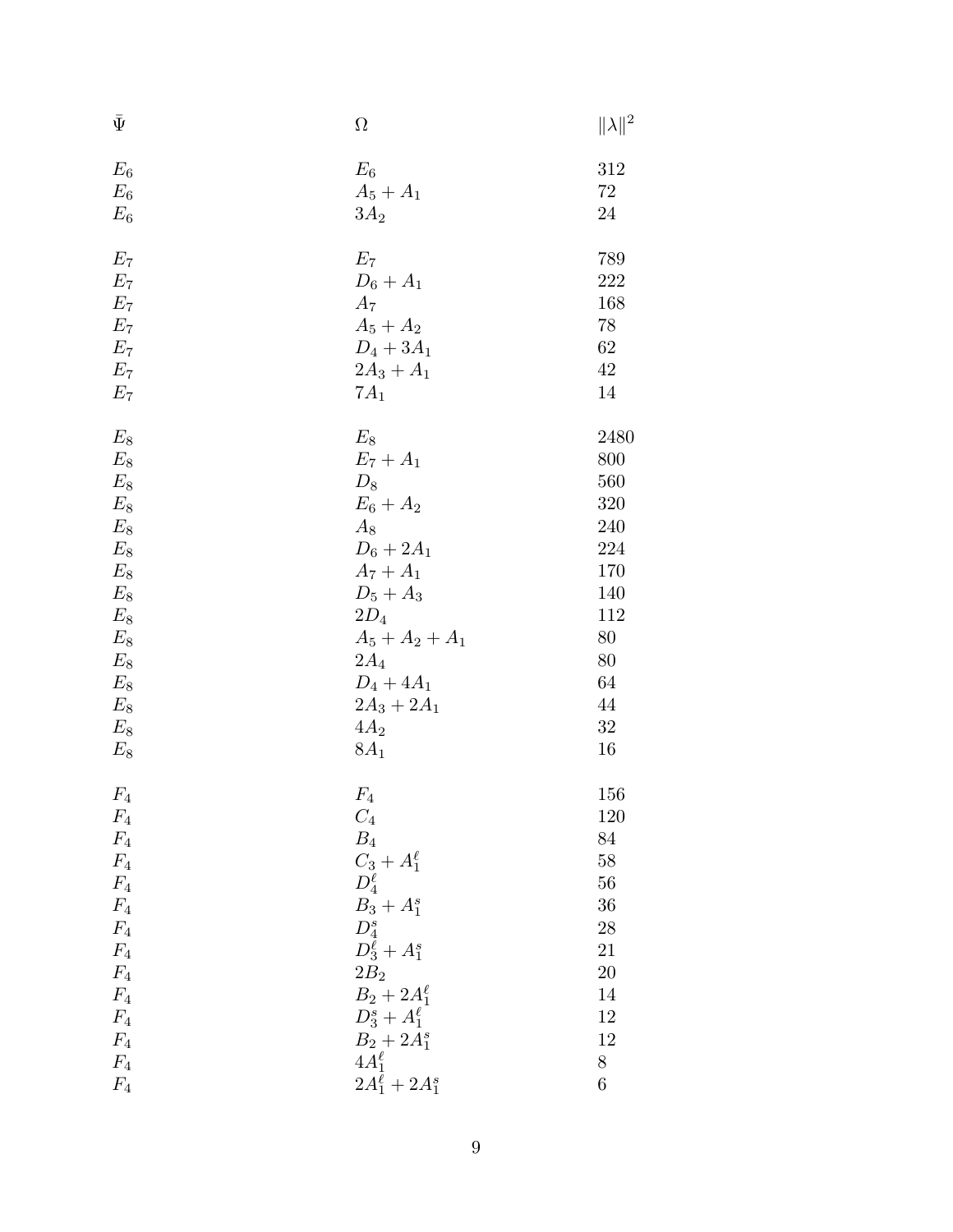| $F_4$ | $4A_1^s$                 |    |
|-------|--------------------------|----|
| $G_2$ | $G_2$                    | 28 |
| $G_2$ | $A_2^{\ell}$             | 12 |
| $G_2$ |                          | 4  |
| $G_2$ | $A_2^s$ $A_1^\ell+A_1^s$ |    |

By considering the non-zero term with longest maximal vector, we deduce the theorem for  $E_6$  and  $E_7$  immediately from this table. Let  $m_{\bar{\Psi}}(\Omega, \ell)$  be the sum of the coefficents of all the terms with  $|| \n||^2 = \ell$  in  $F_{\Omega, \bar{\Phi}}$ . Let

$$
M_{\bar{\Psi}}(\Omega_1, \Omega_2, \ell_1, \ell_2) = \frac{m_{\bar{\Psi}}(\Omega_1, \ell_1)m_{\bar{\Psi}}(\Omega_2, \ell_1)}{m_{\bar{\Psi}}(\Omega_1, \ell_2)m_{\bar{\Psi}}(\Omega_2, \ell_2)}.
$$

One checks that

$$
M_{E_8}(A_5 + A_2 + A_1, 2A_4, 80, 76) \neq 1,
$$
  

$$
M_{F_4}(D_3^s + A_1^{\ell}, B_2 + 2A_2^s, 12, 10) \neq 1,
$$

and

$$
M_{G_2}(A_2^s, A_1^s + A_1^{\ell}, 4, 3) \neq 1,
$$

which takes care of the remaining cases.

As we shall see in §4, the sets  ${F_{\Phi_i, BC_n}}$  are not generally linearly independent for large  $n$ . We have, however, the following:

**Lemma 6.** If  $\Psi = BC_n$ ,  $\Phi = \sum b_i B_i + \sum c_i C_i + \sum d_i D_i$ ,  $\lambda = a_1 e_1 + \ldots + a_n e_n \in \mathbf{Z} \Psi$ , and  $f_{\Phi,\Psi}(\lambda)$  denotes the ratio of the  $[\lambda]$  coefficent in  $F_{\Phi,\Psi}$  to the  $[0]$  coefficient, then

$$
f_{\Phi,\Psi}(ke_1) = \begin{cases} \frac{1}{2n} \sum_{i \geq \frac{k}{2}+1} d_i - \frac{1}{n} \sum_{i \geq \frac{k}{2}} c_i & \text{if } k > 0 \text{ even,} \\ \frac{-1}{2n} \sum_{i > \frac{k}{2}} b_i & \text{if } k > 0 \text{ odd.} \end{cases}
$$

Proof. We know that

$$
F_{\Phi,\Psi} \in \mathbf{Q} \sum_{\gamma \in \mathrm{Aut}(\Psi)} \gamma \left( \sum_{w \in W} \mathrm{sgn}(w) [\delta - w \delta] \right).
$$

The orbit of  $ke_1$  under  $\text{Aut}(\Psi)$  is  $\pm ke_i$ . The coefficent of [0] in  $\sum_{w\in W}\text{sgn}(w)[w-\delta w]$  is 1, so  $f_{\Phi,\Psi}(ke_1)$  is the average over the  $\{\pm ke_i\}$  coefficients in  $\sum_{w\in W}$  sgn $(w)[\delta - w\delta]$ . The only way that  $\delta - w\delta$  can lie in  $\mathbf{Z}e_i$  is if  $\Phi^+ \cap w\Phi^-$  is  $\{e_i\}$ ,  $\{2e_i\}$ , or  $\{e_i + e_j, e_i - e_j\}$  (cases  $B, C$ , and D respectively). In case  $B_k$ , w is a simple reflection and

$$
w - w\delta \in \{e_i, 3e_i, \ldots, (2k-1)e_i\},\
$$

each value occurring once. In case  $C_k$ , w is again a simple reflection, and

$$
w - \delta w \in \{2e_i, 4e_i, \dots, 2ke_i\}.
$$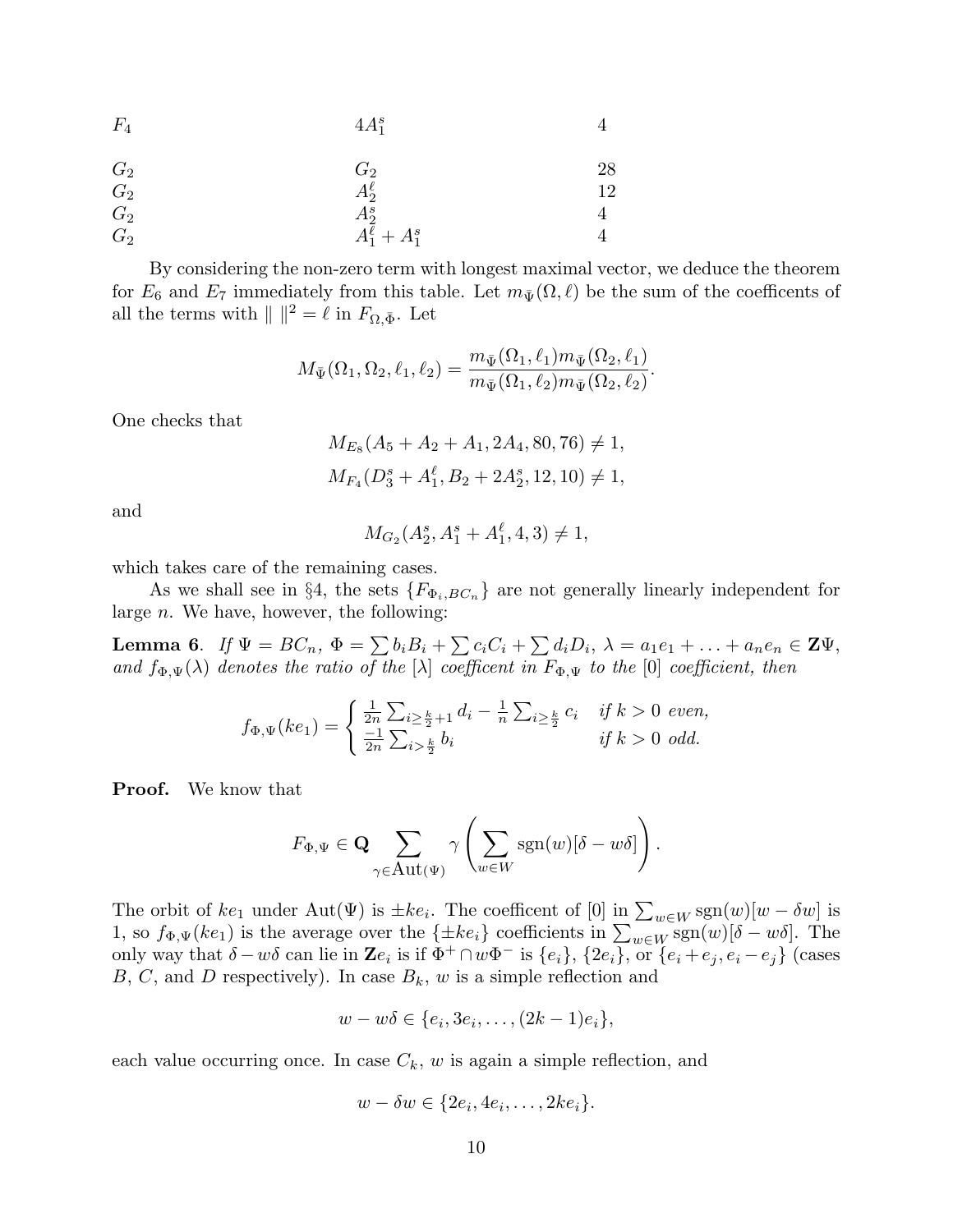In case  $D_k$ , sgn $(w) = 1$ , and

$$
\delta - w\delta \in \{2e_i, 4e_i, \dots, (2k-2)e_i\}.
$$

The lemma follows immediately.

**Lemma 7.** If  $\Psi = BC_n$ , the element  $F_{\Phi,\Psi}$  determines  $\Phi$ .

**Proof.** There is a unique element  $w \in W = W(\Phi)$  such that  $w\delta = -\delta$ . Therefore, [2 $\delta$ ] appears with sign sgn(w) in  $\sum_{w \in W}$  sgn(w)[ $\delta - w\delta$ ]; it is, moreover, the unique element of maximal length occurring with non-zero coefficient in  $f_{\Phi,\Psi}$ . Therefore, the elements of maximal length in  $F_{\Phi,\Psi}$  constitute the orbit Aut $(\Psi)(2\delta)$ . Choose a representative from this orbit with non-negative coordinates  $(a_1, a_2, \ldots, a_n)$ . The number  $n_i$  of i with  $a_i = k$ is

$$
n_{i} = \begin{cases} \sum_{i \geq \frac{k}{2}} c_{i} + \sum_{i > \frac{k}{2}} d_{i} & k > 0 \text{ even,} \\ \sum_{i > \frac{k}{2}} b_{i} & k > 0 \text{ odd,} \\ \sum_{i} d_{i} & k = 0. \end{cases}
$$

From this formula and the Lemma 6, this lemma follows immediately.

We now assemble the proof of Theorem 1'. We have already seen that we can construct  $a \Psi = \bar{\Psi}^m$  which contains  $\Phi$ . If  $\bar{\Psi} \neq BC_r$ ,  $\Phi$  is determined by dimension data. If  $\bar{\Psi} = BC_k$ ,  $\Psi$  is canonically embedded in  $BC_{mk}$ . We can deduce  $F_{\Phi,BC_{mk}}$  from  $F_{\Phi,\Psi}$  by averaging over Aut $(BC_{mk})$ . The theorem now follows from Lemma 7.

## §3. A Weight Argument

In this section we assume that  $V$  is irreducible and use information about the weights of V to find the abstract isomorphism class of  $(G, V)$ . The idea is that for irreducible representations,  $(G, V)$  is almost determined by the  $GL(X^*(T) \otimes \mathbf{Q})$ -orbit of  $\rho_T$ , without any root data at all.

Let G be a connected semi-simple Lie group with Lie algebra **g**. We write  $\mathbf{g} = \bigoplus_{i=1}^k \mathbf{g}_i$ , where the  $g_i$  are simple. The character group  $X(T)$  satisfies

$$
\mathbf{Z}\Phi\subseteq X(T)\subseteq\Lambda_{\Phi};
$$

indeed the complex connected Lie groups with algebra g are indexed by the sublattices of  $\Lambda_{\Phi}$  which contain the root lattice. A finite dimensional representation, V, of g comes from a representation of G if and only if the weights of V lie in  $X(T)$ ; V is faithful as a G-representation if and only if its weights generate  $X(T)$ . If  $(\rho, V)$  is a finite dimensional irreducible G-module, the corresponding  $g$ -module is also irreducible; indeed, the weights of any **g**-submodule lie in  $X(T)$ . The irreducible representations of **g** are indexed by dominant weights, so they are of the form  $\bigotimes_{i=1}^{k} V_i$ , where  $V_i$  are irreducible  $\mathbf{g}_i$ -modules. If  $G$  admits any faithful, irreducible representation  $V$ , then, it must be a product of simple Lie groups  $G_i$ , and V must be the exterior tensor product of faithful irreducible representations  $V_i$  of  $G_i$ .

As in §2, we endow  $X = X(T) \otimes \mathbf{Q}$  with a positive definite inner product  $\langle , \rangle$ under which the automorphism group  $\Gamma = \text{Aut}(\rho_T)$  acts by isometries. As  $\rho$  is faithful and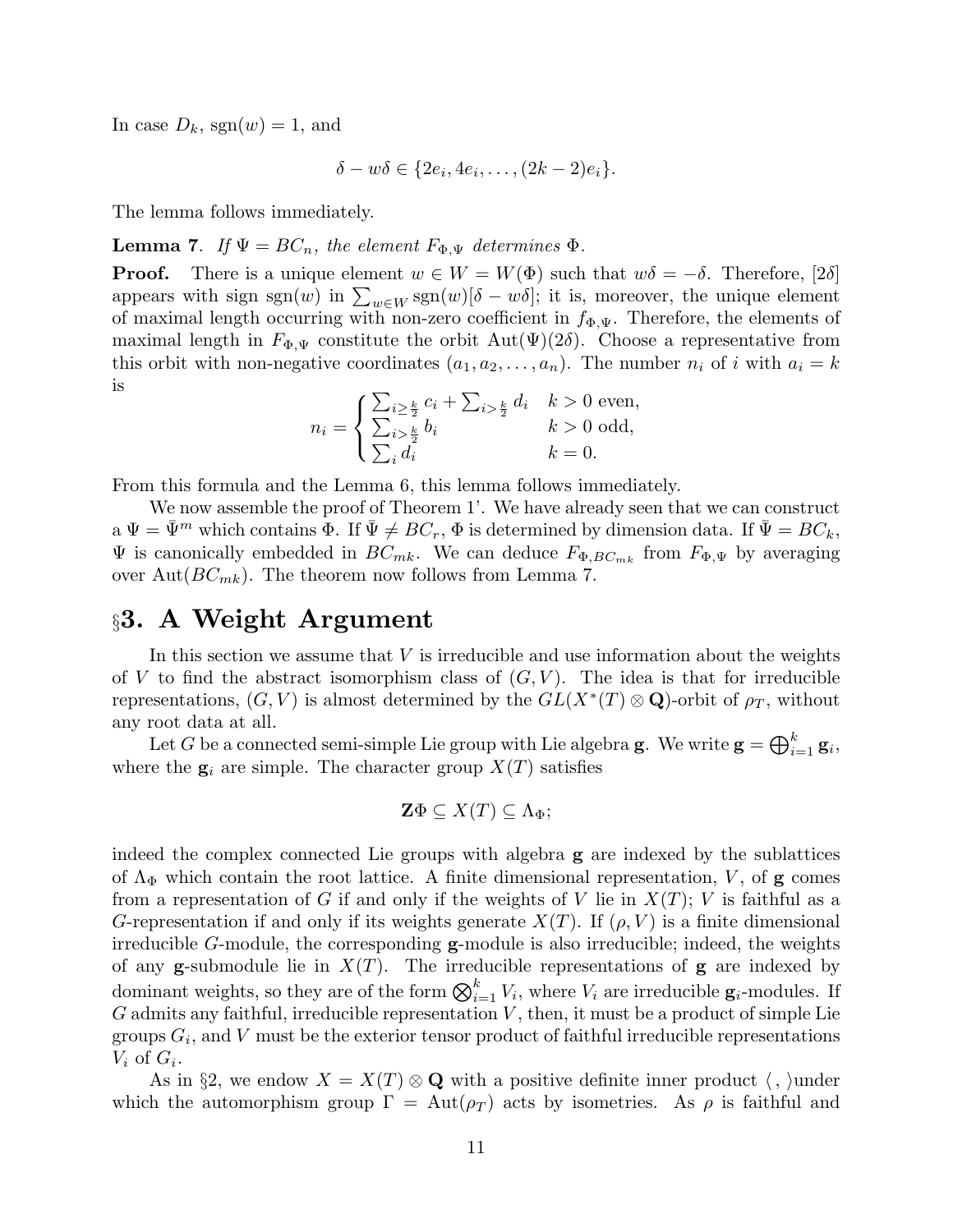irreducible, the root lattice  $\mathbf{Z}\Phi$  is generated by the differences  $\alpha - \beta$ , where  $\alpha$  and  $\beta$  range over the set of weights of V. We say that a lattice  $\Lambda$  in an inner product space factors as  $\Lambda_1 \times \Lambda_2$  if  $\Lambda = \Lambda_1 + \Lambda_2$  and  $\Lambda_1 \perp \Lambda_2$ . A lattice is *irreducible* if it does not have a non-trivial factorization. It is well-known that with respect to a positive definite inner product, factorization into irreducible lattice is unique.

**Proposition.** Every simple root lattice  $\Phi$  except  $B_r$ ,  $r \geq 2$ , is irreducible.

**Proof.** By  $\S$ 2, Lemma 1, the set of short roots,  $\Phi^{\circ}$ , forms a root system. Except when  $\Phi = B_r$ , this root system is irreducible. It is known that the shortest non-zero vectors in a simple root lattice is the set of short roots. If  $\Lambda = \mathbf{Z}\Phi = \mathbf{Z}\Phi^{\circ}$  splits as  $\Lambda_1 \times \Lambda_2$ , every short root  $\alpha$  must lie in  $\Lambda_1 \cup \Lambda_2$ , because the projections of  $\alpha$  onto the two factors must have length  $\leq \|\alpha\|$ . But non-orthogonal pairs of roots must lie in the same orthogonal factor, so if  $\Phi^{\circ}$  is irreducible, so is  $\mathbf{Z}\Phi$ .

As in §2, we may assume, without loss of generality, that  $X(T) \otimes \mathbf{Q}$  is irreducible as Γ-module. By the unique factorization property for lattices, we may therefore assume that  $\mathbf{Z}\Phi$  is isotypical, *i.e.*, that  $\mathbf{Z}\Phi = \Lambda^{\times k}$ , where  $\Lambda$  is irreducible. Moreover,  $\Gamma$  must act transitively on the factors  $\Lambda$ , so  $\rho_T = \bigotimes_{i=1}^k \rho_{T_i}$ , where the  $\rho_{T_i}$  are equal. (This, does not, unfortunately, mean that the  $\rho_i$  are equal. For instance, the standard (2n-dimensional) representations of  $C_n$  and  $D_n$  are isomorphic as representations of macimal tori  $U(1)^n$ .)

**Lemma.** The lattices  $\mathbf{Z}\Phi(A_i)$ ,  $\mathbf{Z}\Phi(C_i)$ ,  $\mathbf{Z}\Phi(D_i)$ ,  $\mathbf{Z}\Phi(E_i)$ ,  $\mathbf{Z}\Phi(F_4)$ , and  $\mathbf{Z}\Phi(G_2)$  satisfy only the following similarity relations:  $\mathbf{Z}\Phi(A_2) \sim \mathbf{Z}\Phi(G_2)$ ,  $\mathbf{Z}\Phi(A_3) = \mathbf{Z}\Phi(D_3) \sim \mathbf{Z}\Phi(C_3)$ ,  $\mathbf{Z}\Phi(C_4) \sim \mathbf{Z}\Phi(D_4) \sim \mathbf{Z}\Phi(F_4)$ , and  $\mathbf{Z}\Phi(C_n) \sim \mathbf{Z}\Phi(D_n)$ ,  $n \geq 5$ .

**Proof.** We list the number of vectors of shortest non-zero length in each lattice:

| <b>Type</b>      | Dimension | Number                   |
|------------------|-----------|--------------------------|
| $\boldsymbol{A}$ | $\, n$    |                          |
| $C\sim D$        | $\, n$    | $\frac{n(n+1)}{2n(n-1)}$ |
| $\,E$            | 6         | 72                       |
| $\,E$            | 7         | 126                      |
| $\,E$            | 8         | 240                      |
| $\,F$            | 4         | 24                       |
| $\mathcal G$     | റ         | 6                        |
|                  |           |                          |

We see immediately that the only possible similarities are the ones enumerated above. That they do, in fact, occur, is obvious except for the fact that  $\mathbf{Z}\Phi(F_4)$  is similar to  $\mathbf{Z}\Phi(C_4) \sim \mathbf{Z}\Phi(D_4)$ . To see this, we can view  $\mathbf{Z}\Phi(F_4)$  as the ring of Hurwitz quaternions  $\mathbf{Z}\left[ i,j,k,\frac{1+i+j+k}{2}\right]$ , and multiply on the left by  $1 + i$ .

We can therefore, break down the problem into the following seven cases for Φ:

1)  $\sum_{i\geq 1} b_i B_i$   $(B_1 = A_1)$ 2)  $aA_2 + gG_2$ 3)  $aA_3 + cC_3$ 4)  $aA_n$   $(n > 4)$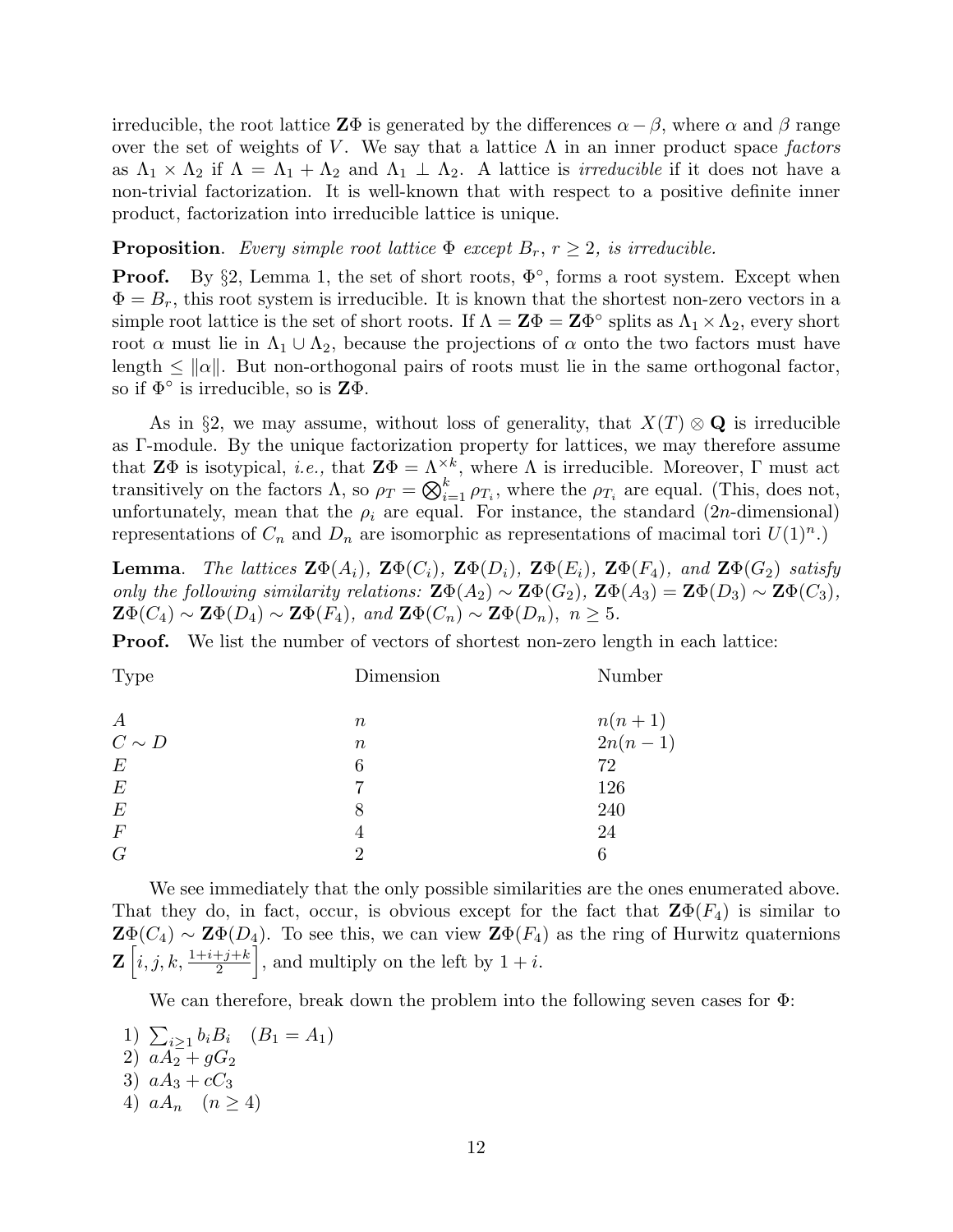5)  $cC_4 + dD_4 + fF_4$ 6)  $cC_n + dD_n \quad (n \geq 5)$ 7)  $eE_n$ 

By Theorem 1, we know the Lie algebra of  $G$ , so we know exactly what the constants a, b, c, etc., are. In fact, having come this far, it is easy to give a self-contained proof that Lie algebra is well-determined. For example, in cases 4 and 7 it is obviously so, and cases 2, 3, and 6 follow immediately from an examination of the length of  $\delta$  (which we know from  $m_G$ .) Cases 1 and 5 are slightly more involved, but an examination of  $2\delta$  as an element of the root lattice is sufficient.

In any event, we know the Lie algebra of each factor  $G_i$ , and for each factor we know the restriction of the representation  $\rho_i$  to  $T_i$ . More precisely, we know  $\rho_{T_i}$  as an element of the group algebra on the vector space spanned by the root lattice of  $G_i$ . This determines  $\rho_{T_i}$  as a representation of  $Lie(G)$ , and hence as a representation  $\rho_{\tilde{G}}$  of the simply connected form of  $Lie(G)$ . Then G is determined uniquely by the criterion that  $\rho$  be faithful on G; it is the quotient of G by the (finite) kernel of  $\rho_{\tilde{G}}$ .

#### §4. Counter-examples

Let  $Z_n = \mathbf{Q}[\mathbf{Z}^n], W_n = (\mathbf{Z}/2\mathbf{Z})^n \rtimes S_n$ . For  $m \leq n$ , the injection

$$
\mathbf{Z}^m \hookrightarrow \mathbf{Z}^n : (a_1, \dots, a_m) \mapsto (a_1, \dots, a_m, 0, \dots, 0)
$$

extends to an injection  $i_{m,n}: Z_m \to Z_n$ . We define  $\phi_{m,n}: Z_m \to Z_n$ :

$$
\phi_{m,n}(z) = \frac{|W_m|}{|W_n|} \sum_{w \in W_n} w(i_{m,n}(z)).
$$

Evidently  $\phi_{m,n}\phi_{k,m} = \phi_{k,n}$  for  $k \leq m \leq n$ . The image of  $\phi_{m,n}$  lies in  $Y_n = Z_n^{W_n}$ , so we can form the direct limit under  $\phi_{m,n}$ :

$$
Y=\lim_{\substack{\to \\ n}} Y_n.
$$

We define maps  $j_n: Z_n \to Y$  by composing  $i_{n,p}$  with the injection  $Y_p \subset Y$  for any  $p \geq n$ . The maps  $\phi_{m,n}$  are not ring homomorphisms, so a priori Y is only a vector space. It is endowed with an algebra structure as follows: The canonical isomorphism  $\mathbf{Z}^m \oplus \mathbf{Z}^n \tilde{\to} \mathbf{Z}^{m+n}$ gives a canonical isomorphism  $M: Z_m \otimes Z_n \tilde{\to} \mathbf{Z}^{m+n}$ . Given two elements of Y represented by  $y \in Y_m$  and  $y' \in Y_n$ , we define

$$
yy' = j_{m+n}(M(y \otimes y')).
$$

This product is independent of the choice of  $m$  and  $n$  and is commutative and associative.

**Lemma.** With respect to this product,  $Y \cong \mathbf{Q}[x_1, x_2, \ldots]$ .

**Proof.** Each  $Z_n$  is generated by monomials  $[e_1]^{a_1} \cdots [e_n]^{a_n}$ . Therefore, Y has basis

$$
e(a_1, a_2,... a_n) = j([e_1]^{a_1} \cdots [e_n]^{a_n}),
$$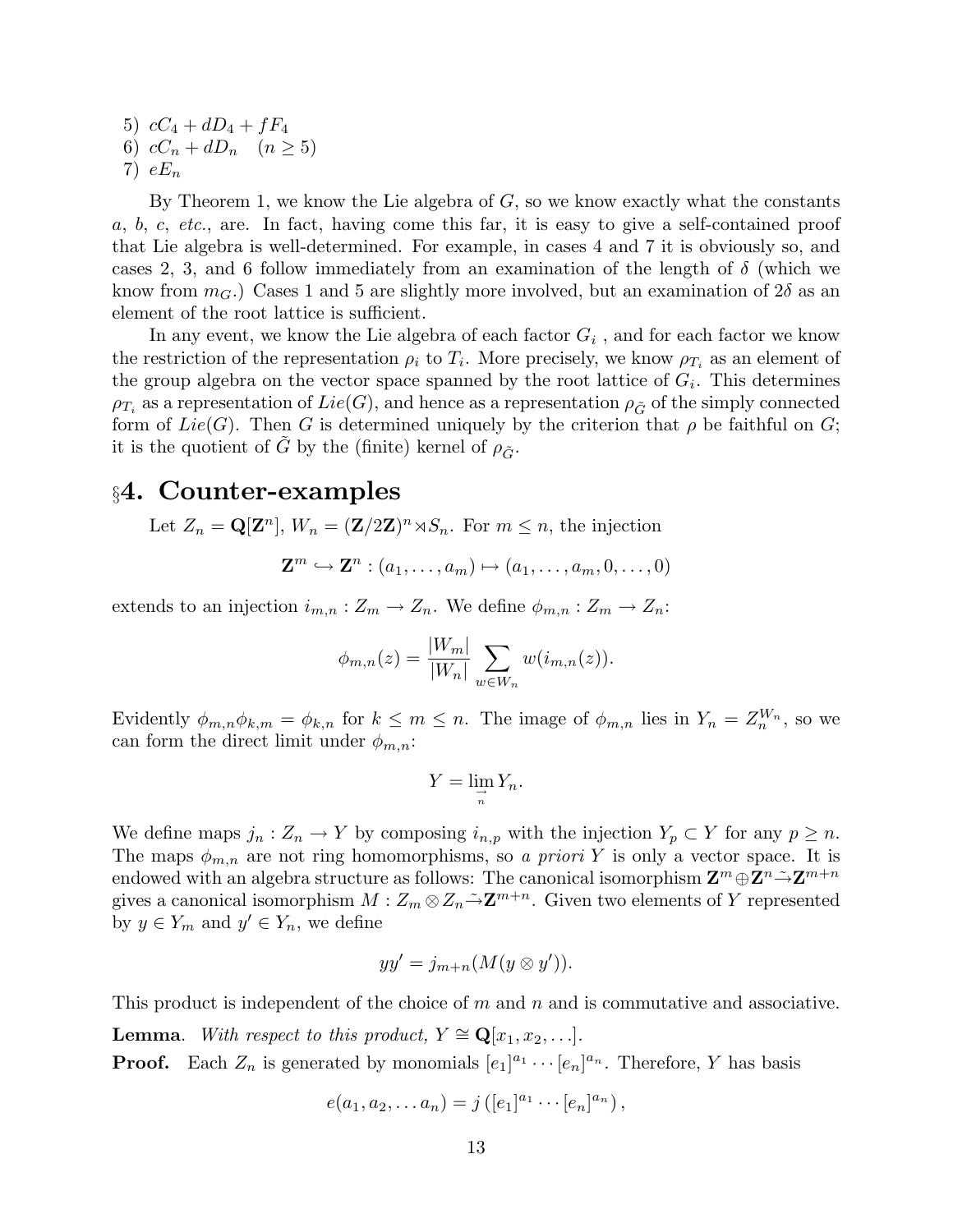ndexed by n and integers  $a_1 \ge a_2 \ge \cdots \ge a_n > 0$ . We identify this element with

$$
\prod_{i=1}^n x_{a_i}
$$

. We verify that

$$
e(a_1, ..., a_m)e(b_1, ..., b_n)
$$
  
=  $\frac{1}{|W_p||W_q||W_r|} \sum_{w_p \in W_p} w_p \left( \sum_{w_q \in W_q} w_q ([e_1]^{a_1} \cdots [e_m]^{a_m}) \right) \left( \sum_{w_r \in W_r} w_r ([e_{m+1}]^{b_1} \cdots [e_{m+n}]^{b_n}) \right)$   
=  $\frac{1}{|W_p|} \sum_{w_p \in W_p} w_p ([e_1]^{a_1} \cdots [e_m]^{a_m} [e_{m+1}]^{b_1} \cdots [e_{m+n}]^{b_n})$   
=  $e(a_1, ..., a_m, b_1, ..., b_n),$ 

where  $p \geq q, r, q \geq m, r \geq n$ . The lemma follows immediately.

For  $\Phi = \sum b_i B_i + \sum c_i C_i + \sum d_i D_i$ ,  $\Phi$  admits a canonical embedding in  $\mathbf{Z}^n$ ,  $n =$ rank( $\Phi$ ). Therefore, we can define  $F(\Phi) = j_n(F_{\Phi}) \in Y$ , where  $F_{\Phi}$ , as usual, denotes the Weyl product  $\prod_{\alpha \in \Phi} (1 - [\alpha])$ . By construction,  $F(\Phi_1 + \Phi_2) = F(\Phi_1)F(\Phi_2)$ .

**Lemma.** There exist integers r and k and distinct root systems  $\Phi_1, \ldots, \Phi_k$  of rank r such that  $F(\Phi_1), \cdots, F(\Phi_k)$  are linearly dependent in Y.

Proof. We recall that

$$
F_{\Phi} = \sum_{w_1 \in W(\Phi)} w_1 \left( \sum_{w_2 \in W(\Phi)} \text{sgn}(w_2) [\delta - w\delta] \right).
$$

For root systems  $B_n$ ,  $C_n$ , and  $D_n$ ,  $\delta$  is  $\left(\frac{1}{2}\right)$  $\frac{1}{2}$ ,  $\frac{3}{2}$  $\frac{3}{2}, \ldots, \frac{2n-1}{2}$  $\left( \frac{n-1}{2} \right)$ ,  $(1, 2, \ldots, n)$ , and  $(0, 1, \ldots, n-1)$ respectively, so every coordinate in every n-tuple  $w_1\delta - w_1w_2\delta$  is an integer between  $-2n$ and 2n. Therefore,

$$
F(\Phi(B_n)), F(\Phi(C_n)), F(\Phi(D_n)) \in \mathbf{Q}[x_1,\ldots,x_{2n}].
$$

Hence,

$$
\frac{F(\Phi(B_k))}{F(\Phi(A_1))^k}, \frac{F(\Phi(C_k))}{F(\Phi(A_1))^k}, \frac{F(\Phi(D_k))}{F(\Phi(A_1))^k} \in \mathbf{Q}\left[x_1, \ldots, x_{2n}, \frac{1}{F(\Phi(A_1))}\right],
$$
\n(1)

for  $3 \leq k \leq n$ . Setting  $n = 8$ , we obtain 18 elements in a ring with 17 generators. Therefore, the expressions in equation (1) satisfy the a polynomial equation, which can be taken to have rational coefficients. Equivalently, the expressions

$$
\prod_{i} \left( \frac{F(\Phi(B_i))}{F(\Phi(A_1))^i} \right)^{b_i} \prod_{j} \left( \frac{F(\Phi(C_j))}{F(\Phi(A_1))^j} \right)^{c_j} \prod_{k} \left( \frac{F(\Phi(D_k))}{F(\Phi(A_1))^k} \right)^{d_k}
$$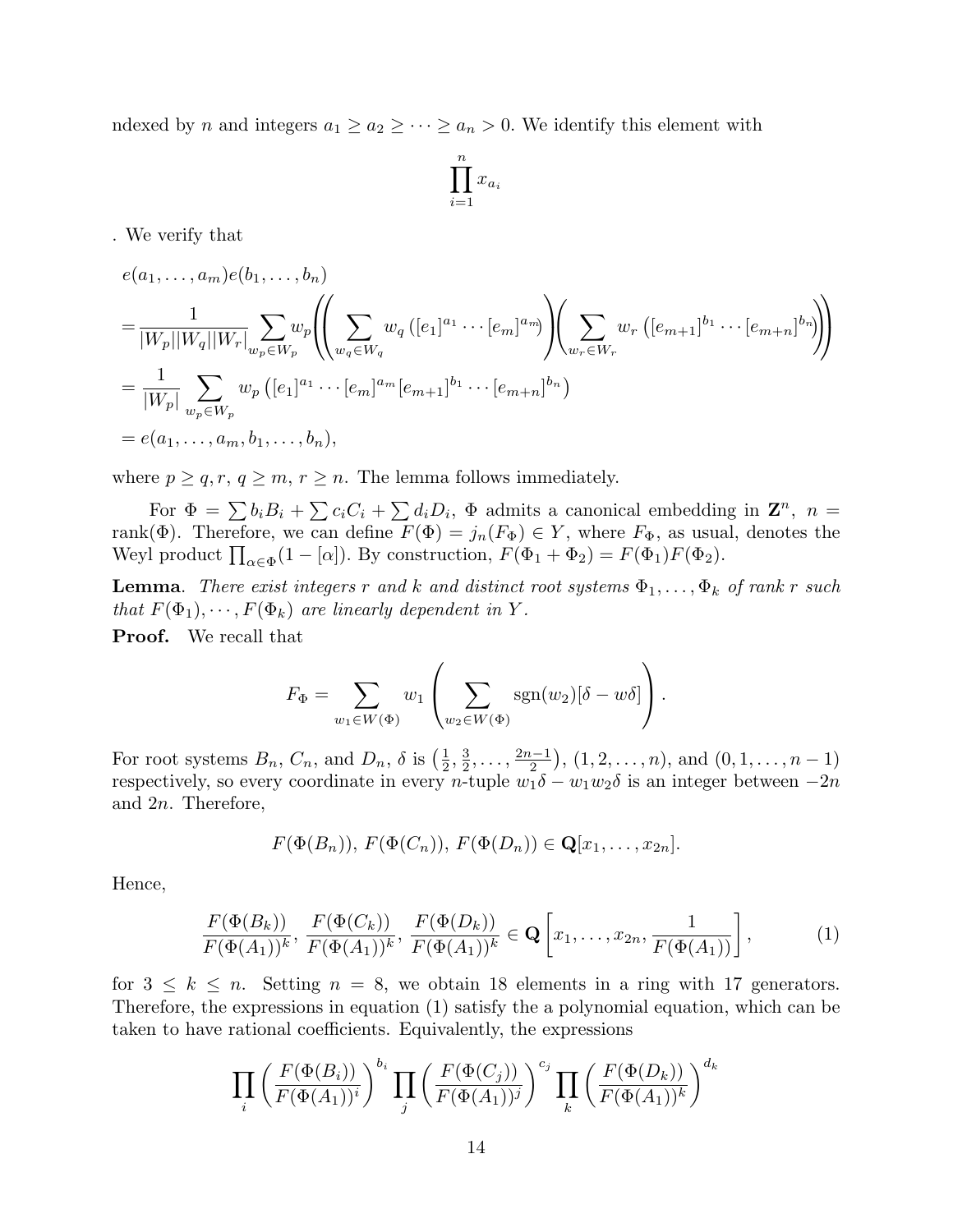are linearly dependent. Multiplying through by a sufficiently high power,  $F(\Phi(A_1))^r$ , to clear denominators, we see that expressions

$$
F(\Phi(aA_1 + \sum_i b_i B_i + \sum_j c_j C_j + \sum_k d_k D_k))
$$

are linearly dependent. Moreover, all are of the form  $F(\Phi)$ , for  $\Phi$  a root system of rank r.

Given such a linear dependence between  $F(\Phi(\mathbf{g}_1)), \ldots, F(\Phi(\mathbf{g}_k))$ , for rank r Lie algebras  $\mathbf{g}_i$ , we construct two representations, V and V', of  $\mathbf{g} = \bigoplus_{i=1}^k \mathbf{g}_i$  such that the pairs  $(\mathbf{g}, V)$  and  $(\mathbf{g}, V')$  have the same dimension data but are not abstractly isomorphic. More precisely, we construct elements  $v_1, \ldots, v_k$  in  $Z_r$ , such that for each  $i, j$  there exists a representation  $V_{i,j}$  of  $\mathbf{g}_i$  with  $\rho_T = v_j$ . Then

$$
V = \bigoplus_{\sigma \in A_k} V_{1\sigma(1)} \otimes \cdots \otimes V_{k\sigma(k)},
$$

and

$$
V' = \bigoplus_{\sigma \in S_k \setminus A_k} V_{1\sigma(1)} \otimes \cdots \otimes V_{k\sigma(k)}.
$$

**Lemma.** We can choose  $v_i$  and  $V_{ij}$  as above so that the subgroup of  $GL(\mathbf{Q}^{rk})$  which preserves

$$
\bigoplus_{\sigma\in A_k} V_{1\sigma(1)}\otimes\cdots\otimes V_{k\sigma(k)}\in \mathbf{Z}\left[\mathbf{Z}^{rk}\right]
$$

is  $W_r^k \rtimes A_k$ .

**Proof.** Given any semi-simple Lie algebra **g** with weight lattice  $X = \Lambda_{\Phi(\mathbf{g})}$  and Weyl group W, every element  $\rho \in \mathbf{Z}[X]^W$  corresponds to a virtual representation of **g**. The condition that  $\rho$  correspond to an effective representation can be expressed by saying that the coefficient of every vector  $x \in X$  must be larger than some linear combination of the coefficients of vectors of greater length than  $x$ . In particular, if we start with some value of x and declare that its coefficient is 1 and that no longer vector has non-zero coefficient, we can then proceed inward, making each coefficient sufficiently large as we go. Of course, in choosing the  $v_i$  we have to satisfy effectivity conditions for many Lie algebras simultaneously, but we can always satisfy a finite number of conditions of the form  $x > C_i$ . If we choose  $v_1$  with longest vector  $(1, 2, \ldots, r)$ ,  $v_2$  with longest vector  $(r+1, r+2, \ldots, 2r)$ , and so on, we see that the orbit of  $v_1 \otimes \ldots \otimes v_k$  under  $W_{kr}/W_r^k$ consists of linearly independent elements of  $\mathbf{Z}[\mathbf{Z}^{kr}]$ . Indeed, each  $\sigma(v_1 \otimes \ldots \otimes v_k)$  possesses a  $\sigma([1, 2, \ldots, kr])$  term, which no other  $\tau(v_1 \otimes \ldots \otimes v_k)$  can have. We conclude that the trace of  $v_1 \otimes \ldots \otimes v_k$  under  $A_k$  is invariant by  $W_k^r \rtimes A_k$  and no more.

We can now prove Theorem 3. We have constructed representations  $V$  and  $V'$  of  $g$ . The pairs  $(g, V)$  and  $(g, V')$  cannot be isomorphic because the set of automorphisms of the weight lattice,  $X$ , of **g** which take  $V$  to  $V'$  is

$$
S = W_k^r \rtimes S_k \setminus W_k^r \rtimes A_k;
$$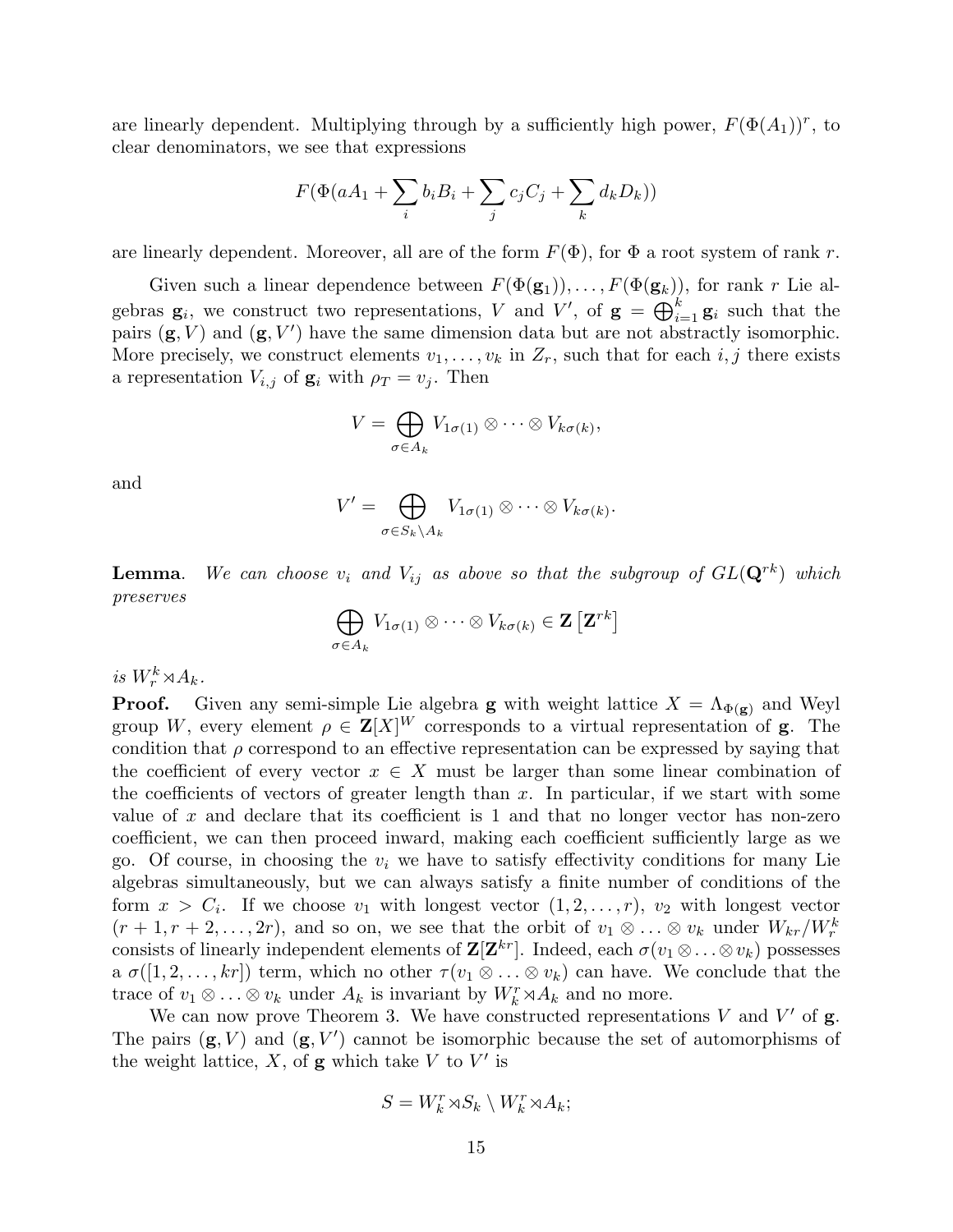no automorphism of  $g$  can act on X by any element of S, because the  $g_i$  are pairwise non-isomorphic. On the other hand, if  $\sigma \in S$ ,

$$
\sigma(\rho_T) = \rho'_T,
$$

where  $\rho_T$  and  $\rho'_T$  are the elements of  $\mathbf{Z}[X]$  corresponding to V and V' respectively. On the other hand,

$$
\sigma(m_G) = \sigma \left( \frac{1}{|W_r^k \rtimes A_k|} \sum_{\gamma \in W_r^k \rtimes A_k} \gamma(F_{\Phi}) \right) =
$$

$$
\sigma \left( \frac{1}{|W_r^k \rtimes A_k|} \sum_{\gamma \in W_r^k \rtimes A_k} \gamma(F_{\Phi_1} \otimes \cdots \otimes F_{\Phi_k}) \right) =
$$

$$
\frac{1}{|W_r^k \rtimes A_k|} \sum_{\gamma \in W_r^k \rtimes A_k} \gamma(F_{\Phi_1} \otimes \cdots \otimes F_{\Phi_k}) = m_G = m'_G,
$$

since

$$
F_{\Phi_1} \wedge \cdots \wedge F_{\Phi_k} = 0.
$$

Therefore,

$$
\sigma(\rho_T, m_G) = (\rho'_T, m'_G),
$$

so by  $\S1$ , dimension data is the same for V and V'.

## §5. Sharper Results

Proposition. Our main theorems are effective; that is, a finite amount of dimension data suffices to determine the Lie(G) (resp.  $(G, V)$ ) under the hypotheses of Theorem 1 (resp. 2).

**Proof.** First we determine the order w of the group of scalar matrices in  $\rho(G)$ ; it is the smallest positive integer k for which dim  $((V^{\otimes k})^G) > 0$ . Replacing V by  $W = V^{\otimes w}$ , we may assume  $G \longrightarrow GL(W)$ . We have the exterior square map  $SL(W) \longrightarrow Sp(W \wedge W)$ . It is a classical result [W] that

$$
\dim\left(\left(\left(C^{2n}\right)^{\otimes 2m}\right)^{Sp(2n)}\right) = \frac{(2m)!}{2^m m!}, \quad \forall m \le n.
$$

Therefore,

$$
\dim\left(\left((W\wedge W)^{\otimes 2m}\right)^G\right)\geq \dim\left(\left((W\wedge W)^{\otimes 2m}\right)^{Sp(W\wedge W)}\right)>m^{m/2},
$$

if

$$
m \le \frac{\dim(W \wedge W)}{2} \le \frac{\dim(V)^2 - \dim(V)}{4}.\tag{1}
$$